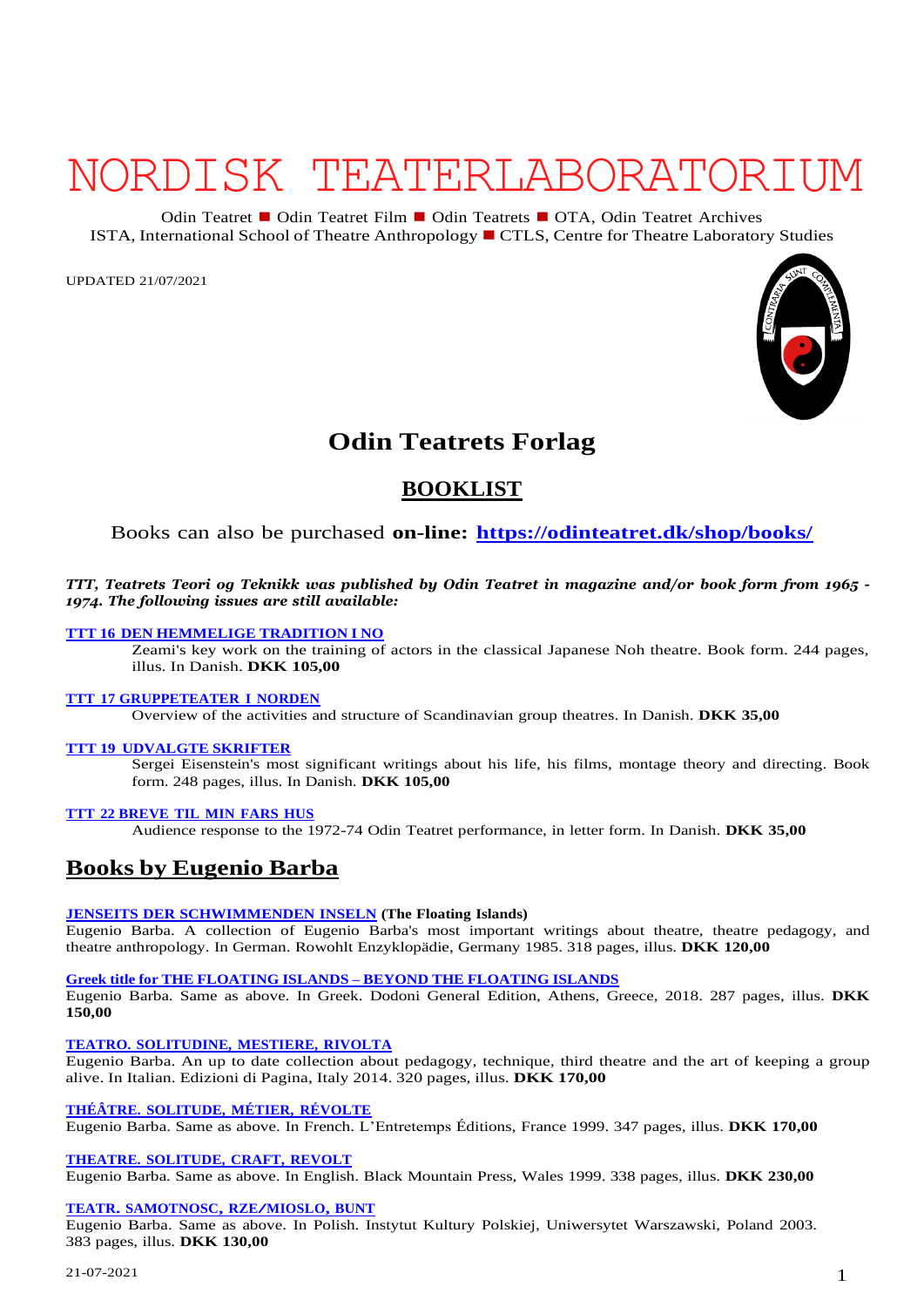# **TEATRO. SOLIDÃO OFÍCIO E REVOLTA**

[Eugenio Barba. Same as above. In Portug](https://odinteatret.dk/shop/books/teatro-solid%C3%A3o-of%C3%ADcio-revolta-in-portuguese-brazil/)uese. Teatro Caleidoscópio / Editora Dulcina, Brasília 2010. 413 pages, illus. To order: [www.teatrocaleidoscopio.com.br](http://www.teatrocaleidoscopio.com.br/) **DKK 190,00**

#### **TEATRU. [Singurǎtǎte,](https://odinteatret.dk/shop/books/teatru-singur%C7%8Et%C7%8Ete-me%C5%9Fte%C5%9Fg-revolt%C7%8E-in-romanian/) meşteşg, revoltǎ***.*

Eugenio Barba. Same as above. In Romanian. Editura Nemira, Bucharest 2010. 477 pages, illus. **DKK 130,00**

#### **[MODSÆTNINGERNES](https://odinteatret.dk/shop/books/modsaetningernes-spil-in-danish/) SPIL**

Eugenio Barba. The actor's place in society. The training of an actor. Theatre as the art of making others see. In Danish. H. M. Bergs forlag, Denmark 1980. 68 pages. **DKK 45,00**

#### **LA CORSA DEI [CONTRARI](https://odinteatret.dk/shop/books/la-corsa-dei-contrari-antropologia-teatrale-in-italian/)**

Eugenio Barba. Same as above. In Italian. Edizioni di Pagina, Bari (Italy) 2019. 183 Pages, illus. **DKK 110,00**

#### **LA [CANOA](https://odinteatret.dk/shop/books/la-canoa-de-papel-in-spanish/) DE PAPEL**

Eugenio Barba. In this book Eugenio Barba analyses his thirty years of experience with the actors of Odin Teatret. He relates it to the research he has conducted in different environments and theatrical traditions of Europe, America and Asia, and he presents the results achieved by ISTA, which he founded in 1979. In Spanish. Editorial Artezblai 2013. 257 pages. **DKK 160,00**

#### **LA [CANOA](https://odinteatret.dk/shop/books/la-canoa-de-papel-in-spanish-peru/) DE PAPEL**

Eugenio Barba. Same as above. In Spanish. Ediciones ENSAD, Lima (Peru) 2017. 198 pages. **DKK 160,00**

#### **LE CANOË DE [PAPIER](https://odinteatret.dk/shop/books/le-cano%C3%AB-de-papier-in-french/)**

Eugenio Barba. Same as above. In French. L'Entretemps Éditions, France 2004. 270 pages. **DKK 200,00**

**LA [CANOA](https://odinteatret.dk/shop/books/la-canoa-di-carta-in-italian-1993-2003-2009/) DI CARTA** Eugenio Barba. Same as above. In Italian. Il Mulino, Italy 1993, 2003, 2009. **DKK 160,00**

#### **THE PAPER [CANOE](https://odinteatret.dk/shop/books/the-paper-canoe-in-english/)**

Eugenio Barba. Same as above. In English. Routledge, England 1994, 2009. 187 pages. **DKK 260,00**

# **EIN KANU AUS PAPIER [\(Flamboyant](https://odinteatret.dk/shop/books/ein-kanu-aus-papier-in-german-flamboyant-78/) 7/8)**

Eugenio Barba. Same as above. In German. Studio 7, Germany 1998. 237 pages. **DKK 110,00**

#### **[PAPÍRKENU](https://odinteatret.dk/shop/books/pap%C3%ADrkenu-in-hungarian/)**

Eugenio Barba. Same as above. In Hungarian. SPECTACVLVM, Hungary 2001. 235 pages. **DKK 80,00**

#### **CANOE Z [PAPIERU](https://odinteatret.dk/shop/books/canoe-z-papieru-in-polish/)**

Eugenio Barba. Same as above. In Polish. The Grotowski Institut, Wroclaw 2007. 277 pages. **DKK 180,00**

#### **Greek title for: THE PAPER [CANOE](https://odinteatret.dk/shop/books/the-paper-canoe-in-greek/)**

Eugenio Barba. Same as above. In Greek. Dodoni General Edition, Athens, Greece, 2008. 286 pages. **DKK 180,00**

#### **A [CANOA](https://odinteatret.dk/shop/books/a-canoa-de-papel-in-portuguese-brazil-2009/) DE PAPEL**

Eugenio Barba. Same as above. In Portuguese. Teatro Caleidoscópio/Dulcina Editora, Brasília 2009. 279 pages. **DKK 180,00**

#### **[PAPERISTA](https://odinteatret.dk/shop/books/paperista-tehty-kanootti-in-finnish/) TEHTY KANOOTTI**

Eugenio Barba. Same as above. In Finnish. Laboratorioteatteri Fennica 2015. 252 pages. **DKK 260,00**

#### **[KANOA](https://odinteatret.dk/shop/books/kanoa-prej-letre-in-albanian/) PREJ LETRE**

Eugenio Barba. Same as above. In Albanian. Pika pa sipërfaqe, Tirana 2015. 286 pages. **DKK 160,00**

#### **Chinese title for: THE PAPER [CANOE](https://odinteatret.dk/shop/books/the-paper-canoe-in-chinese/)**

Eugenio Barba. Same as above. In Chinese. China Theatre Press, Beijing, 2018. 218 pages, illus. **DKK 260,00**

#### **A MIS [ESPECTADORES](https://odinteatret.dk/shop/books/a-mis-espectadores-notas-de-40-a%C3%B1os-de-espect%C3%A1culos-in-spanish/)**

Eugenio Barba. Notes about Odin Teatret's performances during 40 years. In Spanish 2004. CajAstur, Spain 243 pages, illus. **DKK 230,00**

#### **VIAGGI [CON/VOYAGES](https://odinteatret.dk/shop/books/viaggi-con-voyages-with-odin-teatret-in-englishitalian/) WITH ODIN TEATRET**

Photographs by Tony D'Urso, who has been following Odin Teatret's work and travels since 1974. Texts by Eugenio Barba. In English and Italian. Ubulibri, Milano 2000. 391 pages, illus. **DKK 210,00**

#### **[FLAMBOYANT](https://odinteatret.dk/shop/books/flamboyant-no-1-in-german/) No. 1**

Eugenio Barba and Ferdinando Taviani. About Odin Teatret and the performance KAOSMOS. In German. Studio 7, Germany, 1995. 38 pages, illus. **DKK 35,00**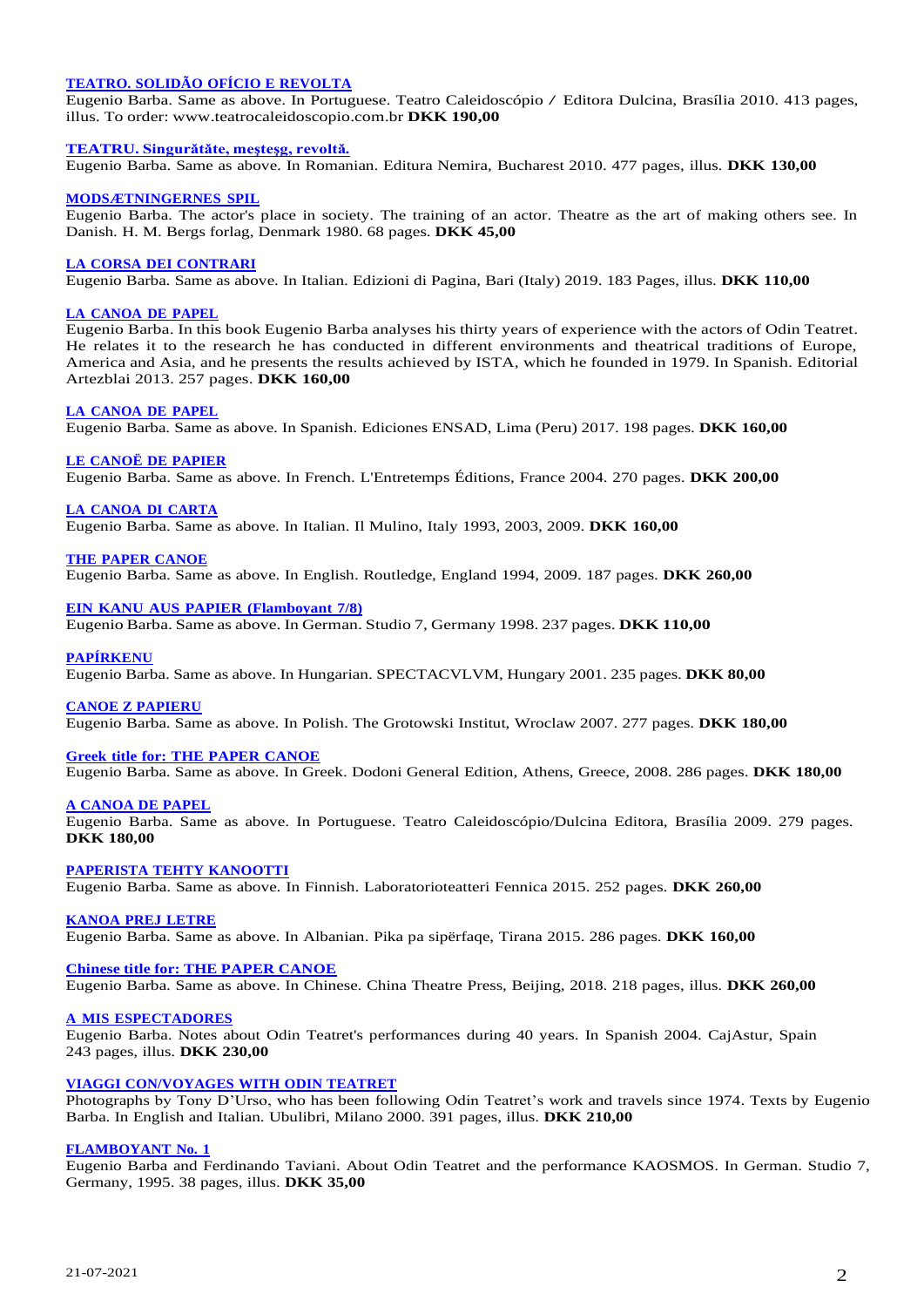# **LA TERRA DI CENERE E [DIAMANTI](https://odinteatret.dk/shop/books/la-terra-di-cenere-e-diamanti-in-italian-2004/)**

Eugenio Barba. About Eugenio Barba's years of apprenticeship in Poland and 26 letters from Jerzy Grotowski to Eugenio Barba. New revised and changed edition. In Italian. Edizioni Ubulibri, Milano 2004. 219 pages. **DKK 175,00**

#### **LAND OF ASHES AND [DIAMONDS](https://odinteatret.dk/shop/books/land-of-ashes-and-diamonds-in-english/)**

Eugenio Barba. Same as above. In English. Black Mountain Press, Great Britain 1999. 183 pages. **DKK 160,00**

#### **DAS LAND VON ASCHE UND DIAMANT [\(Flamboyant](https://odinteatret.dk/shop/books/das-land-von-asche-und-diamant-in-german-flamboyant-no-1011/) n. 10/11)**

Eugenio Barba. Same as above. In German. Studio 7, Germany 2000. 202 pages. **DKK 145,00**

# **LA TERRE DE CENDRES ET [DIAMANTS](https://odinteatret.dk/shop/books/la-terre-de-cendres-et-diamants-in-french/)**

Eugenio Barba. Same as above. In French. L'Entretemps Éditions. Saussan, France 2000. 189 pages. **DKK 180,00**

#### **LA TIERRA DE CENIZAS Y [DIAMANTES](https://odinteatret.dk/shop/books/la-tierra-de-cenizas-y-diamantes-in-spanish-mexico/)**

Eugenio Barba. Same as above. In Spanish*.* Escenología, Mexico, 2008. 259 pages. **DKK 120,00**

# **A TERRA DE CINZAS E [DIAMANTES](https://odinteatret.dk/shop/books/a-terra-de-cinzas-e-diamantes-in-portuguese-brazil/)**

Eugenio Barba. Same as above. In Portuguese. Perspectiva, São Paulo 2006. 201 pages. **DKK 130,00**

# **PÄMÄNT – DE CENUSA SI [DIAMANT](https://odinteatret.dk/shop/books/p%C4%83m%C3%A2nt-de-cenus%C4%83-si-diamant-in-romanian/)**

Eugenio Barba. Same as above. In Romanian. New revised and changed edition - Ideea Europeaná, Bucaresti 2010. 309 pages. **DKK 120,00**

#### **HAMU ÉS [GYÉMÁNT](https://odinteatret.dk/shop/books/hamu-%C3%A9s-gy%C3%A9m%C3%A1nt-orsz%C3%A1ga-in-hungarian/) ORSZÁGA**

Eugenio Barba. Same as above. In Hungarian. Nemzeti Színház Kiskönyvtára, Budapest 2015. 199 pages. **DKK 120,00**

#### **Korean title for LAND OF ASHES AND [DIAMONDS](https://odinteatret.dk/shop/books/land-of-ashes-and-diamonds-in-korean/)**

Eugenio Barba. Same as above. In Korean. Theatre and Man Press, Seoul 2020, 275 pages. **DKK 150,00**

# **LA CONQUISTA DELLA DIFFERENZA. TRENTANOVE PASSAGGI TEATRALI**

Eugenio Barba. The [most important texts by Eugenio Barba since 2000 reflecting upon Odin Teatret's](https://odinteatret.dk/shop/books/bruciare-la-casa-origini-di-un-regista-in-italian/) theatrical [ancestors,](https://odinteatret.dk/shop/books/bruciare-la-casa-origini-di-un-regista-in-italian/) the value of the craft, its ties with Latin America and the significance of theatre in history. In Italian. Bulzoni Editore, Roma 2012. 273 pages. **DKK 210,00**

# **BRUCIARE LA CASA. ORIGINI DI UN REGISTA**

Eugenio Barba. The book presents the [technical](https://odinteatret.dk/shop/books/on-directing-and-dramaturgy-burning-the-house-in-english/) aspects and the personal motivations of Eugenio Barba's work on directing and dramaturgy. In Italian. Ubulibri, Milano 2009. 265 pages. **DKK 200,00**

# **ON DIRECTING AND [DRAMATURGY.](https://odinteatret.dk/shop/books/queimar-a-casa-origens-de-um-diretor-in-portuguese-brazil/) BURNING THE HOUSE**

Eugenio Barba. Same as above. In English. Routledge London 2010. 218 pages. **DKK 210,00**

# **QUEIMAR A CASA – ORIGENS DE UM DIRETOR**

Eugenio Barba. Same as above. In [Portuguese.](https://odinteatret.dk/shop/books/quemar-la-casa-or%C3%ADgenes-de-un-director-in-spanish/) Editora Perspectiva São Paulo 2010. 299 pages. To order: [www.editoraperspectiva.com.br](http://www.editoraperspectiva.com.br/) **DKK 160,00**

# **QUEMAR LA CASA – ORÍGENES DE UN [DIRECTOR](https://odinteatret.dk/shop/books/br%C3%BBler-sa-maison-origines-dun-metteur-en-sc%C3%A8ne-in-french/)**

Eugenio Barba. Same as above. In Spanish. Editorial Artezblai 2012. 335 pages. **DKK 145,00**

# **BRÛLER SA MAISON – [ORIGINES](https://odinteatret.dk/shop/books/spali%C4%87-dom-rodow%C3%B3d-re%C5%BAysera-in-polish/) D'UN METTEUR EN SCÈNE**

Eugenio Barba. Same as above. In French. L'entretemps éditions, Montpellier, 2011. 288 pages. **DKK 205,00**

# *Spalić dom. Rodowód reźysera*

Eugenio Barba. Same as above. In polish. [Warsaw,](https://odinteatret.dk/shop/books/casa-%C3%AEn-fl%C4%83c%C4%83ri-despre-regie-%C8%99i-dramaturgie-in-romanian/) Osrodek Badan Tworczosci Jerzego Grotowskiego i Poszukiwan Tetralno-Kulturowych, 2011. **DKK 110,00**

#### **CASA ÎN FLĂCĂRI – DESPRE REGI** ş**I [DRAMATURGIE](https://odinteatret.dk/shop/books/on-directing-and-dramaturgy-burning-the-house-in-greek/)**

Eugenio Barba. Same as above. In Romanian. Nemira, 2012. 404 pages. **DKK 110,00**

# Greek title for **ON [DIRECTING](https://odinteatret.dk/shop/books/prediche-dal-giardino-in-italian/) AND DRAMATURGY. BURNING THE HOUSE**

Eugenio Barba. Same as above. In Greek. Dodoni General Edition, 2019. 312 pages, illus. **DKK 150,00**

# **PREDICHE DAL GIARDINO**

Eugenio Barba. A compilation of Eugenio Barba's speeches given on occasion of his many *honoris causa.* These texts confront the question of *why* to make theatre. [L'arboreto](https://odinteatret.dk/shop/books/the-moon-rises-from-the-ganges-my-journey-through-asian-acting-techniques-in-english/) Edizioni, Mondaino 2010. 95 pages, illus. **DKK 120,00**

# **THE MOON RISES FROM THE GANGES: My Journey through Asian Acting Techniques**

dancers from the East. It describes their frequent meetings and their work exchanges, which contributed to the  $3\frac{1}{10}$ Eugenio Barba. The book deals with the various aspects of Barba's collaboration with traditional actors and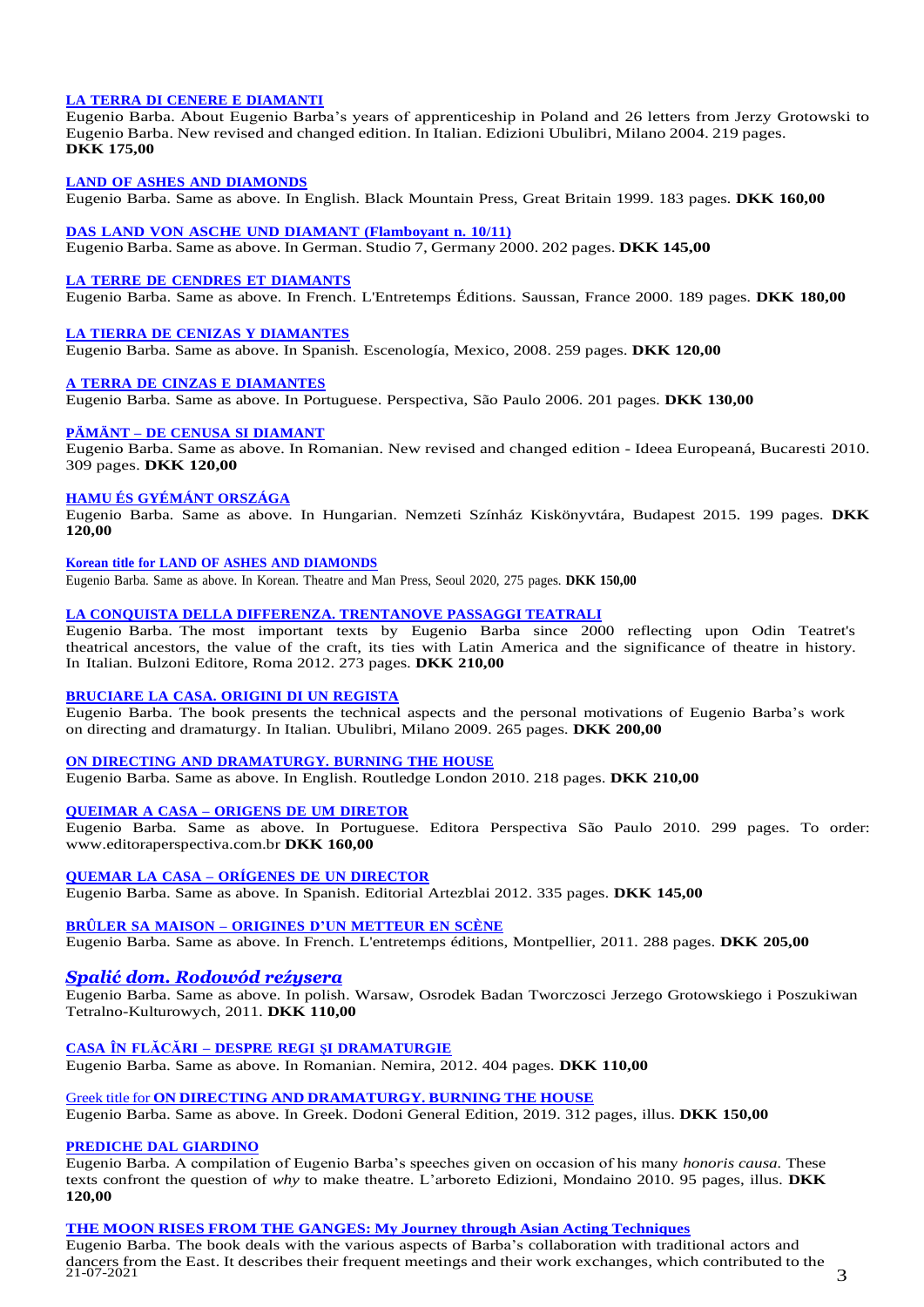comparative analysis of their know-how. In English. Icarus Publishing Enterprise, Holstebro - Malta - Wroclaw – London – New York 2015. 292 pages, illus. **DKK 210,00**

# **LA LUNA SURGE DEL [GANGES.](https://odinteatret.dk/shop/books/la-luna-surge-del-ganges-mi-viaje-a-trav%C3%A9s-de-las-t%C3%A9cnicas-de-actuaci%C3%B3n-asi%C3%A1ticas-in-spanish-mexico/) Mi viaje a través de las técnicas de actuación asiáticas.**

Eugenio Barba. Same as above. In Spanish. Paso de Gato, Mexico, 2017. 335 pages. **DKK 180,00**

# **[I CINQUE CONTINENTI DEL TEATRO.](https://odinteatret.dk/shop/books/i-cinque-continenti-del-teatro-fatti-e-leggende-della-cultura-materiale-dell-attore-in-italian/) Fatti e leggende della cultura materiale dell'attore.**

Eugenio Barba and Nicola Savarese. The material culture of the performer, a journey of texts and 1,400 pictures. "Where do I come from? Who am I? Where do I go? In answering these questions, we have to look from a different perspective at the countless forms, experiences, finds and mysteries that the history of our profession has given us. It is the only way to build a personal compass to travel all around the five continents of our craft: when, where, how, for whom and why to make theatre"(Eugenio Barba). In Italian. Edizioni di Pagina, Bari (Italy), 2017. 408 pages, 1.400 illus. **DKK 350,00**

# **CELE CINCI [CONTINENTE](https://odinteatret.dk/shop/books/cele-cinci-continente-ale-teatrului-fapte-si-legende-din-cultura-materiala-a-actorului-in-romanian/) ALE TEATRULUI. Fapte si legende din cultura materiala a actorului.**

Eugenio Barba and Nicola Savarese. Same as above. In Romanian. Nemira, Bucarest, 2018. 408 pages, 1400 illus. **DKK 350,00**

# **[THE FIVE CONTINENTS OF THEATRE. Facts and Legends about the Material Culture of the Actor.](https://odinteatret.dk/shop/books/the-five-continents-of-theatre-facts-and-legends-about-the-material-culture-of-the-actor-in-english/)**

Eugenio Barba and Nicola Savarese. Same as above. In English. Brill NV/Sense, Leiden – The Netherlands, 2019. 411 pages, 1400 illus. **DKK 350,00**

# **LES CINQ [CONTINENTS](https://odinteatret.dk/shop/books/les-cinq-continets-du-th%C3%A9%C3%A2tre-faits-et-l%C3%A9gends-de-la-culture-mat%C3%A9rielle-de-lacteur-in-french/) DU THÉÂTRE. Faits et légends de la culture matérielle de l'acteur.**

Eugenio Barba and Nicola Savarese. Same as above. In French. Èdition Deuxième époque, Lacoste (France), 2020. 407 pages, 1.400 illus. **DKK 350,00**

**[LOS CINCO CONTINENTES DEL TEATRO. Hechos y leyendas de la cultura material del actor.](https://odinteatret.dk/shop/books/los-cinco-continentes-del-teatro-hechos-y-leyendas-de-la-cultura-material-del-actor/)** Eugenio Barba and Nicola Savarese. Same as above. In Spanish. Artezblai Editorial, Bilbao (Spain) 2021. 413 pages, 1.400 illus. **DKK 350,00**

# **Books by Odin Teatret´s actors**

# **EIK SKALØE – BREVE TIL EN [VENINDE](https://odinteatret.dk/shop/books/eik-skaloee-breve-til-en-veninde-in-danish/)**

Letters from Eik Skaløe edited and with commentary by Iben Nagel Rasmussen. In Danish. Gyldendal, Denmark 2011. 179 pages. **DKK 100,00**

# **DEN [BLINDE](https://odinteatret.dk/shop/books/den-blinde-hest-in-danish/) HEST**

Iben Nagel Rasmussen. Iben Nagel Rasmussen who has been actress at Odin Teatret since 1966 in this book paints a portrait of Eugenio Barba and his work. In Danish. Lindhardt og Ringhof, Denmark 1998. 206 pages. **DKK 85,00**

# **[IL CAVALLO](https://odinteatret.dk/shop/books/il-cavallo-cieco-dialoghi-con-eugenio-barba-e-altri-scritti-in-italian/) CIECO. Dialoghi con Eugenio Barba e altri scritti.**

Iben Nagel Rasmussen. New revised and changed edition of DEN BLINDE HEST. In Italian. Bulzoni Editore, Roma 2006. 302 pages, illus. **DKK 160,00**

# **EL CABALLO CIEGO. Diálogos con Eugenio Barba y otros escritos. (Out of Stock)**

Iben Nagel Rasmussen. New revised and changed edition of DEN BLINDE HEST. In Spanish. Eternos Pasajeros, Buenos Aires, 2015. 317 pages, illus. **DKK 160,00**

#### **O [CAVALO](https://odinteatret.dk/shop/books/o-cavalo-cego-di%C3%A1logos-com-eugenio-barba-e-outros-escritos-in-portuguese-brazil/) CEGO. Diálogos com Eugenio Barba e Outros Escritos** + Digital Materials.

Iben Nagel Rasmussen. New revised and changed edition of DEN BLINDE HEST. In Portuguese. É Realizações Editora, São Paulo SP 2016. 392 pages, illus. **DKK 160,00**

# **THE BLIND HORSE. [Dialogues](https://odinteatret.dk/shop/books/the-blind-horse-dialogues-with-eugenio-barba-and-other-writings-in-english/) with Eugenio Barba and Other Writings.**

Iben Nagel Rasmussen. New revised and changed edition of DEN BLINDE HEST. In English. The Netherlands, 2018. 429 pages, illus. **DKK 170,00**

# **DEN [FJERDE](https://odinteatret.dk/shop/books/den-fjerde-doer-in-danish/) DØR. På vej med Odin Teatret**

A piece of culture and theatre history but also an insight into the hippie culture of the 70's and the curiosity about the diverse life forms of the world.

Written and edited by Iben Nagel Rasmussen, who has been one of the driving forces behind Odin Teatret since its beginning in the 60's, and who is also known for her relationship with the lead singer of the Danish band "Steppeulvene", Eik Skaløe, who died in India in 1968, and who wrote the song "Itsi Bitsi come with me to Nepal" to Iben Nagel Rasmussen. In Danish. Nyt Nordisk Forlag Arnold Busck, Danmark 2012. 196 pages, illus. **DKK 150,00**

# **[VENTO](https://odinteatret.dk/shop/books/vento-ad-ovest-in-italian/) AD OVEST**

Julia Varley. Vento ad ovest is the story of a theatrical character, Doña Musica, who tells in first person the wanderings in the labyrinth that led to Kaosmos, a performance of the Odin Teatret. Anecdotes, fortuitous meetings, evocative readings, technical solutions and improvisations reveal the adventure of the director, the actors and their characters as they advance between difficulties and misunderstandings from the disorder of a process (Chaos) towards the coherence of a creation (Cosmos). In Italian. Odin Teatrets Forlag, Holstebro 1996. 68 pages. **DKK 50,00**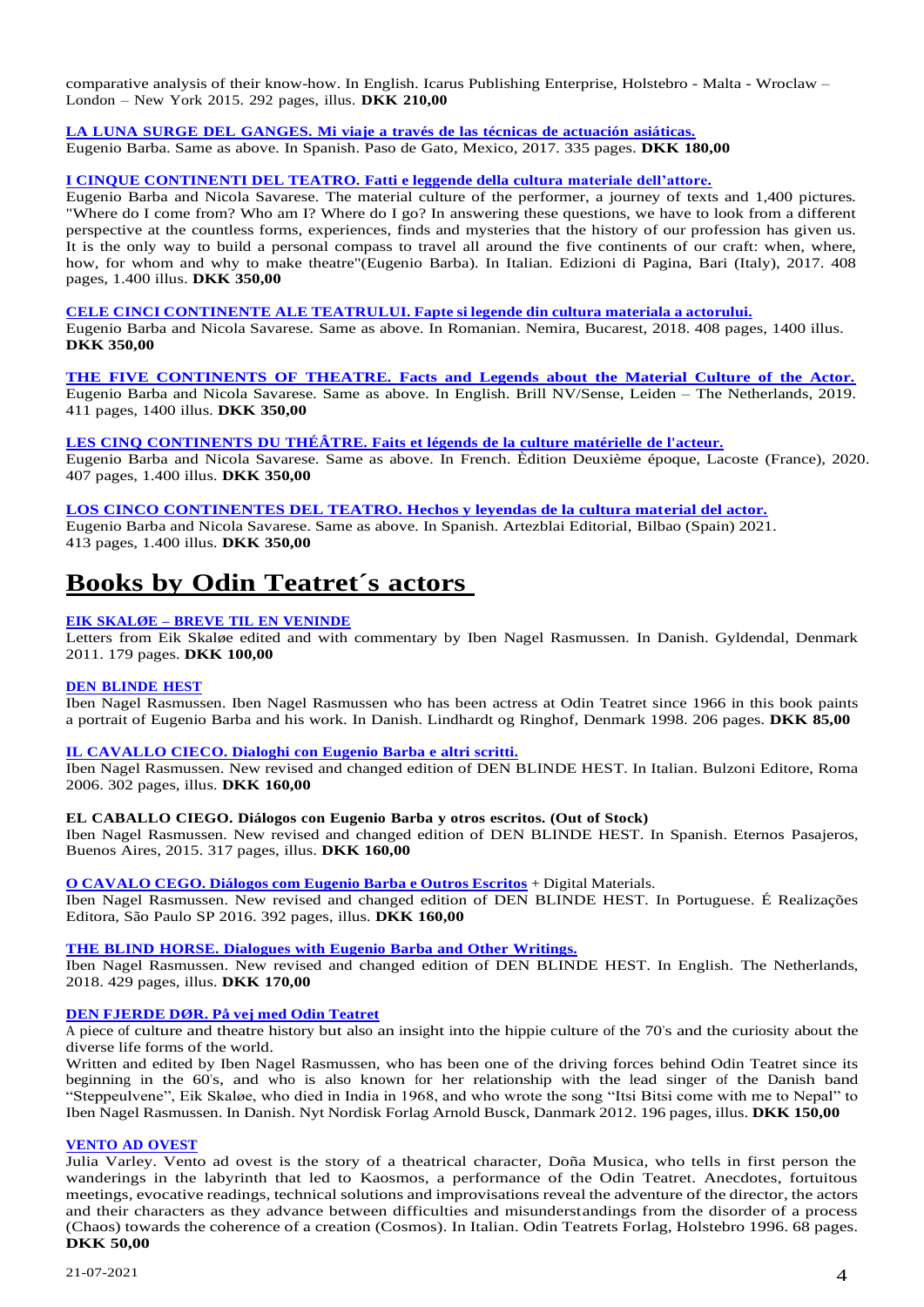### **WIND IN THE [WEST](https://odinteatret.dk/shop/books/wind-in-the-west-in-english/)**

Julia Varley. Same as above. In English. Odin Teatrets Forlag, Holstebro 1997. **DKK 55,00**

#### **[VIENTO](https://odinteatret.dk/shop/books/viento-al-oeste-in-spanish/) AL OESTE**

Julia Varley. Same as above. In Spanish. Odin Teatrets Forlag, Holstebro 1997. **DKK 65,00**

### **PIETRE D'ACQUA - [Taccuino di un'attrice dell'Odin Teatret](https://odinteatret.dk/shop/books/pietre-dacqua-taccuino-di-unattrice-dellodin-teatret-in-italian-2006/)**

Julia Varley. The book is a professional diary that intends to fill an empty space in the field of the theatre theory, in which the absence of women, hardly recognised and mentioned as teachers, is evident. The volume covers Julia's Varley professional life story as an actress and theatre researcher beside Eugenio Barba, from the first artistic and political experiences at the Centro Sociale Santa Marta in the Milan of the '70s, to the meeting with Odin Teatret and the decision to follow the group to Holstebro. With the intent of transmitting a different knowledge and theory, the author searches, tracks down and forges words of orientation that allow the reader to get a sense of the implicit and not evident process of theatre practice. In Italian. Ubulibri, Milano 2006. 215 pages, illus. **DKK 180,00**

#### **[PIEDRAS](https://odinteatret.dk/shop/books/piedras-de-agua-cuaderno-de-una-actriz-del-odin-teatret-in-spanish-cuba-2007/) DE AGUA - Cuaderno de una actriz del Odin Teatret**

Julia Varley. Same as above. In Spanish. Ediciones Alarcos, Cuba 2007. 314 pages, illlus. **DKK 180,00**

**[PIEDRAS](https://odinteatret.dk/shop/books/piedras-de-aqua-cuaderno-de-una-actriz-del-odin-teatret-in-spanish-peru-2008/) DE AGUA - Cuaderno de una actriz del Odin Teatret**

Julia Varley. Same as above. In Spanish. Editorial San Marcos/Yuyachkani, Lima 2008. <sup>270</sup> pages. **DKK 180,00**

**PIEDRAS DE AGUA - Cuaderno de una actriz del Odin Teatret**

Julia Varley. Same as above. In Spanish. E[s](https://odinteatret.dk/shop/books/piedras-de-agua-cuaderno-de-una-actriz-del-odin-teatret-in-spanish-mexico-2009/)ce[n](https://odinteatret.dk/shop/books/piedras-de-agua-cuaderno-de-una-actriz-del-odin-teatret-in-spanish-mexico-2009/)ologi[a/](https://odinteatret.dk/shop/books/piedras-de-agua-cuaderno-de-una-actriz-del-odin-teatret-in-spanish-mexico-2009/)I[nst](https://odinteatret.dk/shop/books/piedras-de-agua-cuaderno-de-una-actriz-del-odin-teatret-in-spanish-mexico-2009/)i[tut](https://odinteatret.dk/shop/books/piedras-de-agua-cuaderno-de-una-actriz-del-odin-teatret-in-spanish-mexico-2009/)o Queretano de la Cultura <sup>y</sup> las Artes, Mexico City 2009. 333 pages, illus. **DKK 180,00**

**[PIEDRAS](https://odinteatret.dk/shop/books/piedras-de-agua-cuaderno-de-una-actriz-del-odin-teatret-in-spanish-spain-2012/) DE AGUA - Cuaderno de una actriz del Odin Teatret** Julia Varley. Same as above. In Spanish. Ediciones Artezblai, Bilbao, 2012. 299 pages, illus. **DKK 180,00**

**[PIEDRAS](https://odinteatret.dk/shop/books/piedras-de-agua-cuaderno-de-una-actriz-del-odin-teatret-in-spanish-chile-2012/) DE AGUA. Cuaderno de una actriz del Odin Teatret** Julia Varley. Same as above. In Spanish. Triskel Artes Escénicas (Chile) 2012. 249 pages, illus. **DKK 180,00**

**[PIERRES](https://odinteatret.dk/shop/books/pierres-deau-carnet-dune-acttrice-de-lodin-teatret-in-french/) D'EAU - Carnet d'une actrice de l'Odin Teatret**

Julia Varley. Same as above. In French. L'entretemps éditions, Montpellier, 2009. 256 pages, illus. **DKK 200,00**

# **NOTES FROM AN ODIN [ACTRESS](https://odinteatret.dk/shop/books/notes-from-an-odin-actress-stones-of-water-in-english/) – Stones of Water**

Julia Varley. Same as above. In English. Routledge, Oxon/New York 2011. <sup>188</sup> pages, illus. **DKK 180,00**

# **(WATER OF STONES ([أحج ا ر من ال م ا ء](https://odinteatret.dk/shop/books/stones-of-water-notes-of-an-odin-actress-in-arabic/)**

# **(Actress Odin an from Notes ([اأ لود ي ن م س رح من ممث ل ة كرا س ة](https://odinteatret.dk/shop/books/stones-of-water-notes-of-an-odin-actress-in-arabic/)**

Julia Varley. Same as above. In Arabic. Arab Theatre Institute, Alsharika (The United Arab Emirates) 2016. 270 pages. **DKK 110,00**

**PIETRE [D'ACQUA](https://odinteatret.dk/shop/books/pietre-dacqua-taccuino-di-unattrice-dellodin-teatret-in-italian-2016/) - Taccuino di un'attrice dell'Odin Teatret** Julia Varley. Same as above. In Italian. Edizioni di Pagina, Bari 2016. 199 pages, illus. **DKK 180,00**

**Chinese title for: NOTES FROM AN ODIN [ACTRESS](https://odinteatret.dk/shop/books/notes-from-an-odin-actress-stones-of-water-in-chinese/) – Stones of Water.** Julia Varley. Same as above. In Chinese. China Theatre Press, Beijing, 2018. 184 pages. **DKK 260,00**

**Greek title for NOTES FROM AN ODIN [ACTRESS](https://odinteatret.dk/shop/books/notes-from-an-odin-actress-stones-of-water-in-greek/) – Stones of Water** Julia Varley. Same as above. In Greek. Dodoni General Edition, 2019. 267 pages, illus. **DKK 150,00**

#### **UMA ATRIZ E SUAS [PERSONAGENS.](https://odinteatret.dk/shop/books/uma-atriz-e-suas-personagens-historias-sumergidas-del-odin-teatret-in-portuguese-brazil-2016/) Histórias submersas do Odin Teatret.**

Julia Varley. The book is composed of forgotten tales, the hidden side of the performances by Odin Teatret. Through several tales and articles, some of the characters by Julia Varley work hard to bring the image of the intricate labyrinth of the creatrive process. I collect all the information that may give the reader an idea of what is the submerged mass of the iceberg. In Portuguese. É Realizações Editora, São Paulo SP 2016. 272 pages, illus. **DKK 190,00**

**UNA ACTRIZ Y SUS [PERSONAJES.](https://odinteatret.dk/shop/books/una-actriz-y-sus-personajes-historias-sumergidas-del-odin-teatret-in-spanish-argentina/) Historias sumergidas del Odin Teatret.**

Julia Varley. . Same as above. In Spanish, Libros del Balcón, Buenos Aires, Argentina 2019. 237 pages, illus. **DKK 180,00**

**[TRACCE](https://odinteatret.dk/shop/books/tracce-training-e-storia-di-unattrice-dellodin-teatret-in-italian-2007/) - Training e storia di un'attrice dell'Odin Teatret**

 $21-07-2021$  5 Roberta Carreri. The book is emphasising the importance of training and the transmission of experience, the value of improvisation, the necessity of always finding new stimuli and opportunities for apprenticeship. The text is interwoven with numerous images from performances in which Roberta Carreri has taken part, as well as an extensive photographic documentation of the work demonstration Traces in the Snow, assembled specifically for this edition. Rich in biographical notes, technical indications, personal reflections, and extracts from her work diary, Tracce is a handbook containing the professional secrets of one of the actresses most representative of Odin Teatret, as well as the tale of a life of work, research, and passion. In Italian. Il principe costante Edizione, Italy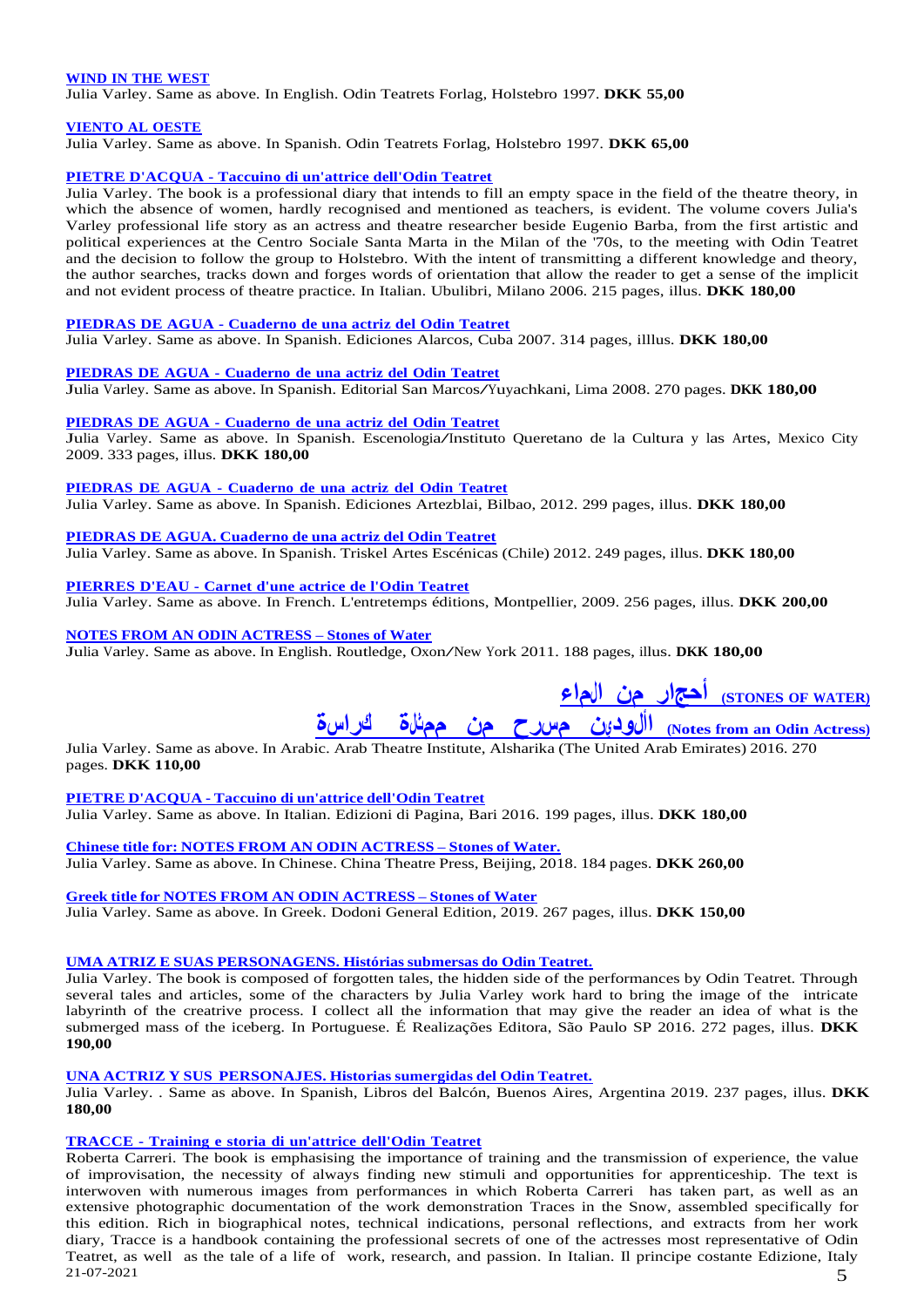# 2007. 219 pages, illus. **DKK 180,00**

# **RASTROS. [Treinamento](https://odinteatret.dk/shop/books/rastros-treinamento-e-histor%C3%ADa-de-uma-atriz-do-odin-teatret-in-portuguese/) e historía de uma atriz do Odin Teatret**

Roberta Carreri. Same as above. In Portuguese, Editora Perspectiva, São Paulo 2012. 225 pages, illus. **DKK 180,00**

#### **[RASTROS.](https://odinteatret.dk/shop/books/rastros-training-e-historia-de-una-actriz-del-odin-teatret-in-spanish/) Training e historia de una actriz del Odin Teatret**

Roberta Carreri. Same as above. In Spanish, El Apuntador Ediciones, Buenos Aires 2013. 223 pages, illus. **DKK 180,00**

#### **[RASTROS.](https://odinteatret.dk/shop/books/rastros-training-e-historia-de-una-actriz-del-odin-teatret-in-spanish/) Training e historia de una actriz del Odin Teatret**

Roberta Carreri. Same as above. Updated edition in Spanish, El Apuntador Ediciones, Buenos Aires 2017. 261 pages, illus. **DKK 180,00**

**[TRACCE](https://odinteatret.dk/shop/books/tracce-training-e-storia-di-unattrice-dellodin-teatret-in-italian-2013/) - Training e storia di un'attrice dell'Odin Teatret** Roberta Carreri. Same as above. In Italian. Titivillus, Italy 2013. 250 pages, illus. **DKK 180,00**

**ON TRAINING AND [PERFORMANCE.](https://odinteatret.dk/shop/books/on-training-and-performance-traces-of-an-odin-teatret-actress-in-english-2014/) Traces of an Odin Teatret Actress.** Roberta Carreri. Same as above. In English, Routledge, Oxon/New York 2014. <sup>231</sup> pages, illus. **DKK 180,00**

**[Greek title for ON TRAINING AND PERFORMANCE. Traces of an Odin Teatret Actress.](https://odinteatret.dk/shop/books/on-training-and-performance-traces-of-an-odin-teatret-actress-in-greek-2021/)** Roberta Carreri. Same as above. In Greek. DIAN, Athens (Greece) 2021. 291 pages, illus. **DKK 180,00**

# **Books by other authors**

# **[TREKLANG](https://odinteatret.dk/shop/books/treklang-%C3%A5r-med-odin-teatret-1968-1984-in-danish/)**

Martin Berg. The first summarising account in Danish of Odin Teatret's activities from 1968-1984. In Danish. Vindrose, Denmark 1986. 288 pages. **DKK 55,00**

# **MY LIFE ON THE [STAGE](https://odinteatret.dk/shop/books/my-life-on-the-stage-in-english/)**

Mei Lan Fang. Excerpts from the autobiography of this famous actor, as well as articles and essays on his work. In English. Tipo-Graf, Italy 1986. 53 pages, illus. **DKK 35,00**

# **TOWARDS A THIRD [THEATRE:](https://odinteatret.dk/shop/books/towards-a-third-theatre-eugenio-barba-and-the-odin-teatret-in-english-pb/) EUGENIO BARBA AND THE ODIN TEATRET**

Ian Watson. A study of the historical development of the Odin's training, dramaturgical and production methods contexted by discussion of Barba's theoretical writings and his intercultural research with the International School of Theatre Anthropology. In English. Routledge, England 1993. 195 pages, illus. **DKK 190,00. [In hardback](https://odinteatret.dk/shop/books/towards-a-third-theatre-eugenio-barba-and-the-odin-teatret-in-english-hb/) DKK 360,00**

# **FÜR EIN ARMES [THEATER](https://odinteatret.dk/shop/books/fuer-ein-armes-theater-in-german/)**

Jerzy Grotowski. The same as TTT 7, Towards a Poor Theatre. In German. Alexander Verlag Berlin, Germany 1994. 295 pages, illus. **DKK 160,00**

#### **ODIN [TEATRET](https://odinteatret.dk/shop/books/odin-teatret-2000-in-english/) 2000**

Edited by John Andreasen and Annelis Kuhlmann. About Odin Teatret with articles about Odin Teatret's activities, dramaturgy, training, and barters. In English. Aarhus University Press, Denmark 2001. 245 pages, illus. **DKK 210,00**

#### **NEGOTIATING CULTURES: EUGENIO BARBA AND THE [INTERCULTURAL](https://odinteatret.dk/shop/books/negotiating-cultures-eugenio-barba-and-the-intercultural-debate-in-english/) DEBATE**

Ian Watson and colleagues. A collection of essays and interviews that examines the role of cultural fusion, negotiation and conflict in Eugenio Barba's creative work, research, and theories about theatrical performance. Barba has been cutting edge of the contemporary preoccupation with what Homi Bhabja calls the borders between cultures. The book examines three of Barba's major excursions along these borders: his research work at ISTA, his use of performance as a means of cultural exchange in his barter work, and his ongoing relationship with Latin America. In English. Manchester University Press, USA 2002. 275 pages, illus. **DKK 235,00**

# **KJÆRE JENS, KJÆRE [EUGENIO](https://odinteatret.dk/shop/books/kjaere-jens-kjaere-eugenio-in-norwegian/)**

Elsa Kvamme. A portrait of the Norwegian author Jens Bjørneboe and the young Italian student Eugenio Barba, how they met in Oslo and their collaboration when Odin Teatret started and developed through the first years in Oslo. The book contains their whole correspondence. In Norwegian. Pax Forlag A/S, Norway 2004. 327 pages, illus. **DKK 100,00**

# **GLI [SPETTACOLI](https://odinteatret.dk/shop/books/gli-spettacoli-di-odino-la-storia-di-eugenio-barba-e-dellodin-in-italian/) DI ODINO. LA STORIA DI EUGENIO BARBA E DELL'ODIN**

Franco Perrelli. The story of Eugenio Barba and Odin Teatret told by a spectator-theatre critic who has followed the work of the oldest active group within experimental theatre through direct personal experience and via diverse Scandinavian sources, supplemented by Tony D'Urso unpublished photos. In Italian. Edizioni di Pagina, Italy 2005. 168 pages, illus. **DKK 130,00**

# **[ALCHEMISTS](https://odinteatret.dk/shop/books/alchemists-of-the-stage-theatre-laboratories-in-europe-in-english/) OF THE STAGE - Theatre Laboratories in Europe**

Mirella Schino. The first book on the motivations and experiences of theatre laboratories in Europe with detailed descriptions about the Studios and the laboratory activity of Stanislavski, Meyerhold, Decroux, Grotowski and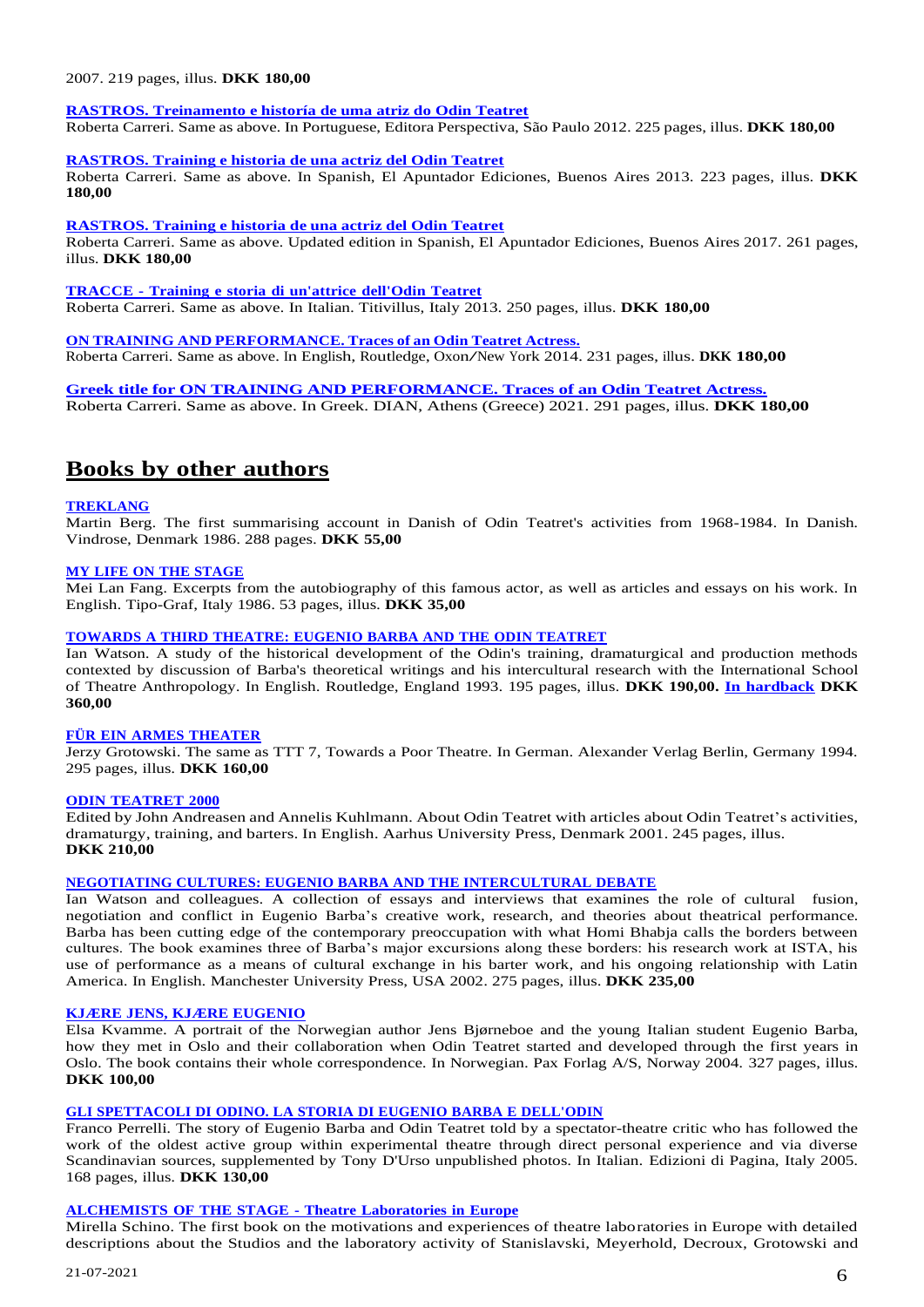Flaszen as well as Odin Teatret. In English. Icarus Publishing Enterprise, Holstebro-Malta-Wroclaw 2009. 272 pages. **DKK 160,00**

# **[ALCHIMISTI](https://odinteatret.dk/shop/books/alchimisti-della-scena-teatri-laboratorio-del-novecento-europeo-in-italian/) DELLA SCENA - Teatri Laboratorio del Novecento Europeo**

Mirella Schino. Same as above. In Italian. Editori Laterza, Italy 2009. 196 pages. **DKK 160,00**

# **[GROTOWSKI](https://odinteatret.dk/shop/books/grotowski-company-in-english/) & COMPANY**

Ludwik Flaszen. This collection by Ludwik Flaszen gathers over thirty key texts, nearly all of which have never been published in English. It provides insight into the concepts behind the practice of one of the 20th century theatre's leading lights, and introduces the cultural, literary and historical dimensions of his work. In English. Icarus Publishing Enterprise, Holstebro-Malta-Wroclaw 2010. 330 pages. **DKK 210,00**

#### **[GROTOWSKI](https://odinteatret.dk/shop/books/grotowski-company-in-italian/) & COMPANY**

Ludwik Flaszen. Same as above. In Italian. Edizioni di Pagina, Italy 2014. 391 pages. **DKK 210,00**

#### **[GROTOWSKI](https://odinteatret.dk/shop/books/grotowski-et-compagnie-sources-et-variations-in-french/) et compagnie. Sources et variations**

Ludwik Flaszen. Same as above. In French. L´Entretemps éditions, Lavérune 2015. 493 pages. **DKK 230,00**

#### **GROTOWSKI & COMPAÑÍA. Fuentes y varaciones. (Out of stock)**

Ludwik Flaszen. Same as above. In Spanish. Horizontes Baldío Editorial, B.A. Argentina, 2016. 471 pages. **DKK 210,00**

#### **EURASIAN THEATRE – Drama and [Performance](https://odinteatret.dk/shop/books/eurasian-theatre-drama-and-performances-between-east-and-west-from-classical-antiquity-to-the-present-in-english/) between East and West from Classical Antiquity to the [Present](https://odinteatret.dk/shop/books/eurasian-theatre-drama-and-performances-between-east-and-west-from-classical-antiquity-to-the-present-in-english/)**

Nicola Savarese. A long history of travelling actors moving between East and West has slowly taken shape, and lies at the foundation of our contemporary, professional performative arts. This updated and revised edition of Drama and Performance Between East and West (first published in 1992), traces this history from classical antiquity to the present. The book constitutes the first complete in-depth historiographic inquiry into the subject. In English. Icarus Publishing Enterprise, Holstebro - Malta - Wroclaw 2010, 640 pages. **DKK 210,00**

# **[L'ATTORE](https://odinteatret.dk/shop/books/l-attore-che-vola-boxe-acrobazia-scienza-della-scena-in-italian/) CHE VOLA – Boxe, Acrobazia, scienza della scena**

Franco Ruffini. This book examines how Masters of theatre laboratories came into contact with other fields in which the body is at the centre of the attention as it is in actor's work. In Italian. Bulzoni Editore, Roma 2010. 222 pages. **DKK 160,00**

# **[STEPPING](https://odinteatret.dk/shop/books/stepping-stones-in-english/) STONES**

Ingemar Lindh. Stepping Stones is the book of a practitioner. It documents the work of a laboratory-based practice that investigated the principles of collective improvisation as a performance practice. Though the dynamics and mechanisms of collective work and improvisation have been amply researched in training and composition contexts, not so can be said in the context of performance. Ingemar Lindh's research, which announces a resistance to choreography, fixed scores, and directorial montage, has significant implications for the practice and theory of performance in a post-dramatic age. In English. Icarus Publishing Enterprise, Holstebro - Malta - Wroclaw 2010, 232 pages. **DKK 130,00**

#### **ODIN TEATRET - Et dansk [verdensteater](https://odinteatret.dk/shop/books/odin-teatret-et-dansk-verdensteater-in-danish/)**

A group of Danish artists and professors tell here their personal experience and cultural exchange with Odin Teatret. Aarhus Universitetsforlag, Aarhus, redigeret af Erik Exe Christoffersen, 2012. 362 pages. In Danish. **DKK 310,00**

# **ODIN [TEATRET:](https://odinteatret.dk/shop/books/odin-teatret-theatre-in-a-new-century-in-english-hb/) THEATRE IN A NEW CENTURY**

Adam J. Ledger. Focusing on Odin Teatret's latest work, this discussion is updated by drawing on fresh research. The group's productions since 2000 are included in the book offers a reassessment of Odin's actor training, its community work and legacy are discussed and Barba's intercultural practice is viewed alongside two major Theatrum Mundi productions. Palgrave Macmillan 2012. 240 pages. In English. **350.00 DKK**

#### **BRICKS TO BUILD A [TEATERLABORATORIUM.](https://odinteatret.dk/shop/books/bricks-to-build-a-teaterlaboratorium-odin-teatret-and-chr-ludvigsen-in-english/) Odin Teatret and Chr. Ludvigsen**

Franco Perrelli. The story of the establishment of the Norwegian Odin Teatret in the Danish town of Holstebro is not only significant in itself. In fact, it shows that Barba's theatre, with the help of partners such as Chr. Ludvigsen, was able to impose avantgarde cultural notions even at legislative levels which usually endorse certain basic categories of an era and of a culture. The achievements of the group are clearly a consequence of its spirit of initiative but, most of all, of its strategic ability to create complex alliances and to practically make the most out of its partners. From this point of view, the relationship between the Odin and Chr. Ludvigsen stands out as crucial to the history of this group, which has been influential to the theatre culture of the 20<sup>th</sup> and 21<sup>st</sup> centuries. Edizioni di Pagina, [2013.115](https://odinteatret.dk/shop/books/theatre-and-boxing-the-actor-who-flies-in-english/) pages. In English. **DKK 100,00**

# **[THEATRE](https://odinteatret.dk/shop/books/theatre-and-boxing-the-actor-who-flies-in-english/) AND BOXING – The Actor Who Flies**

Franco Ruffini. This book examines how Masters of theatre laboratories came into contact with other fields in which the body is at the centre of the attention as it is in actor's work. In English. Icarus Publishing Enterprise, Holstebro - Malta - Wroclaw – London – New York 2014. 184 pages. **DKK 200,00**

# **JERZY [GROTOWSKI´S](https://odinteatret.dk/shop/books/jerzy-grotowskis-journeys-to-the-east-in-english/) JOURNEYS TO THE EAST**

 $21-07-2021$   $7$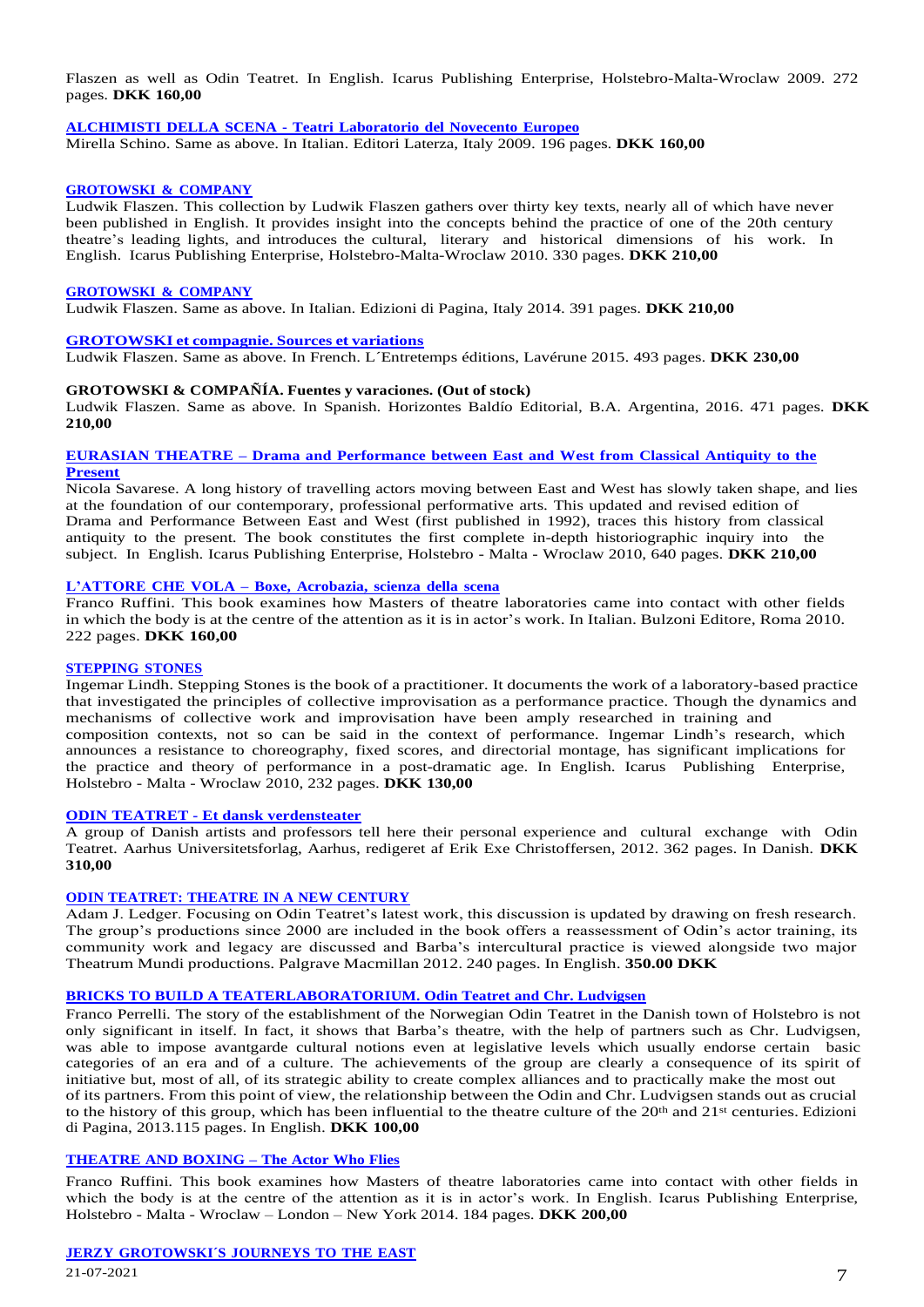*Zbigniew Osiński*. Jerzy Grotowski´s Journeys to the East is an unusual collection of facts, quotations, and commentaries documenting the real and metaphorical journeys of the Polish theatre director and "teacher of performers" into a geographical and cultural dimension which we used to and still call the Orient. Grotowski´s contacts and meetings with the East are placed here in the context of his biography. Painstakingly researched by Grotowski´s main biographer *Zbigniew Osiński*, this book is necessary reading for those interested in Grotowski´s deep relationship with the East and in the inspiration he drew fro m its various cultures. The book will appeal to all readers who feel a need to have a glimpse of the East from the perspective of one of the main theatre reformers in the twentieth century. In English. Icarus Publishing Enterprise, Holstebro - Malta - Wroclaw – London – New York 2014. 219 pages. **DKK 200,00**

# **ETIENNE [DECROUX](https://odinteatret.dk/shop/books/etienne-decroux-and-his-theatre-laboratory-in-english/) and His Theatre Laboratory**

Marco De Marinis. This book is the result of detailed investigations, based significantly on materials which are unpublished or difficult to find. Through the examination of the creative, pedagogical and theoretical work of the "inventor" of the new mime art, Etienne Decroux, De Marinis focuses on the different assumptions underlying the various modes of the problematic presence of mime in the theatre of the twentieth century. The volume focuses specifically on the seminal role played by French mime artist and pedagogue Etienne Decroux, especially on the laboratorial dimension of his work. In English. Icarus Publishing Enterprise, Holstebro - Malta - Wroclaw – London – New York 2015. 257 pages. **DKK 200,00**

# *[DRAMATICA](https://odinteatret.dk/shop/books/dramatica-no-12014-celebrating-50-years-with-odin-teatret-in-englishfrench/) No. 1/2014 – Celebrating 50 years with Odin Teatret*

A special issue dedicated to Odin Teatret's 50th anniversary, with studies and articles by Eugenio Barba and about Eugenio Barba and Odin Teatret, interview and testimonies, book reviews and documents about its activities, training, performances, barters, ISTA, tours. In English/French. [Studia Universitatis Babeş-Bolyai](http://www.cs.ubbcluj.ro/~studia-m/), Romania, 2014. 458 pages, illus. **DKK 220,00**

# **[PRIMER](https://odinteatret.dk/shop/books/primer-acto-no-346-los-50-a%C3%B1os-del-odin-in-spanish/) ACTO No. 346 – Los 50 años del Odin**

A special issue partially dedicated to Odin Teatret's 50<sup>th</sup> anniversary, with interview with Eugenio Barba, articles and texts by Eugenio Barba and actors, articles about Odin Teatret, its activities, performances, tours. In Spanish. Madrid, 2014. 304 pages, illus. **DKK 230,00**

# **Tysiąc i jedna noc. [Związki](https://odinteatret.dk/shop/books/tysi%C4%85c-i-jedna-noc-zwi%C4%85zki-odin-teatret-z-polsk%C4%85-in-polish/) Odin Teatret z Polską**

Edited by Zofia Dworakowska, copy-edited by Monika Blige. Published to mark the 50th anniversary of Odin Teatret. A special issue partially dedicated to Odin Teatret's  $50<sup>th</sup>$  anniversary, with articles and texts by Eugenio Barba, articles about Odin Teatret and its activities. In Polish. Instytut im. Jerzego Grotowskiego.Wroclaw, 2014. 469 pages, illus. **DKK 160,00**

# **EXTRA DAILY – POESI PÅ EN [TORSDAG](https://odinteatret.dk/shop/books/extra-daily-poesi-paa-en-torsdag-in-danish/)**

A Collection of poems as a gift to Odin Teatret on the occasion of its 50th anniversary. Edited by poet, PhD Martin Glaz Serup and Lene Rikke Bresson, head of the writers workshop at the Danish Talent Academy, Holstebro. With a postscript by professor, dr. phil. Thomas Bredsdorff. Contributors (amongst others): Benny Andersen, Theis Ørntoft, Cia Rinne, HRH Prince Henrik of Denmark, Naja Marie Aidt, Lars Bukdahl, Peter Laugesen. In Danish. DreamLitt, Danmark 2014. **DKK 110,00**

# **HVID SOM JASMIN. En grafisk biografi om Iben Nagel [Rasmussen.](https://odinteatret.dk/shop/books/hvid-som-jasmin-en-grafisk-biografi-om-iben-nagel-rasmussen-in-danish/)**

Sille Jensen. Through illustrations, photos, collage and words, Iben Nagel Rasmussen´s lifestory it is told in a new and unusual form. In Danish. People´s Press, Danmark 2015. **DKK 150,00**

# **[TEATRO](https://odinteatret.dk/shop/books/teatro-e-storia-laltra-met%C3%A0-dellodin-in-italian/) E STORIA. L´altra metà dell´Odin Teatret.**

A special issue partially dedicated to Odin Teatret's 50<sup>th</sup> anniversary, with letters and old articles, retrieved from the Odin Teatret Archives. In Italian. Bulzoni Editore, Rome, 2014. 468 pages, illus. **DKK 235,00**

# **[TEATRO](https://odinteatret.dk/shop/books/teatro-e-storia-odin-quaranta-dossier-in-italian/) E STORIA. Odin Quaranta Dossier**

Published for Odin Teatret's fortieth anniversary, this book brings together a complete chronology of Eugenio Barba and his theatre; a record of every performance of the Odin; a profile of Barba as a writer; documentation of the theatre's work, and critical responses. Articles by Eugenio Barba, Kai Bredhold, Thomas Bredsdorff, Fabio Butera, Jørgen Anton, Francesca Romana Rietti, Luca Ruzza, Mirella Schino and Ferdinando Taviani. Edited by Mirella Schino, Bulzoni Editore, Italy 2004. 290 pages. In Italian. **DKK 50,00**

# **[DRAMMATURGIA](https://odinteatret.dk/shop/books/drammaturgia-dellattore-in-italian/) DELL'ATTORE**

Marco De Marinis. About the work of the actors on themselves and on a role.

Teatro Eurasiano n. 3, Marco De Marinis: Drammaturgia dell'attore. I Quaderni del Battello Ebbro, Italy 1996. 293 pages, illus. In Italian. **DKK 140,00**

# **IL LIBRO DEGLI [INVENTARI.](https://odinteatret.dk/shop/books/il-libro-degli-inventari-odin-teatret-archives-in-italian/) Odin Teatret Archives.**

Mirella Schino. With an introduction by Eugenio Barba. The book of inventories is a description of the fonds and materials kept at Odin Teatret Archives, founded in 2008. The inventories describe and contextualize the patrimony of documents and audio-visuals, as well as the maze of historical situations, coincidences and contingencies from which they were born. In Italian. Bulzoni Editore, Rome, 2015. 525 pages, illus. DKK 310,00

# **THE ODIN TEATRET [ARCHIVES](https://odinteatret.dk/shop/books/the-odin-teatret-archives-in-english/)**

Mirella Schino translated by Gabriella Sacco. Same as above. In English. Routledge Taylor & Francis Group London and New York, UK 2018. 418 pages. **DKK 250,00**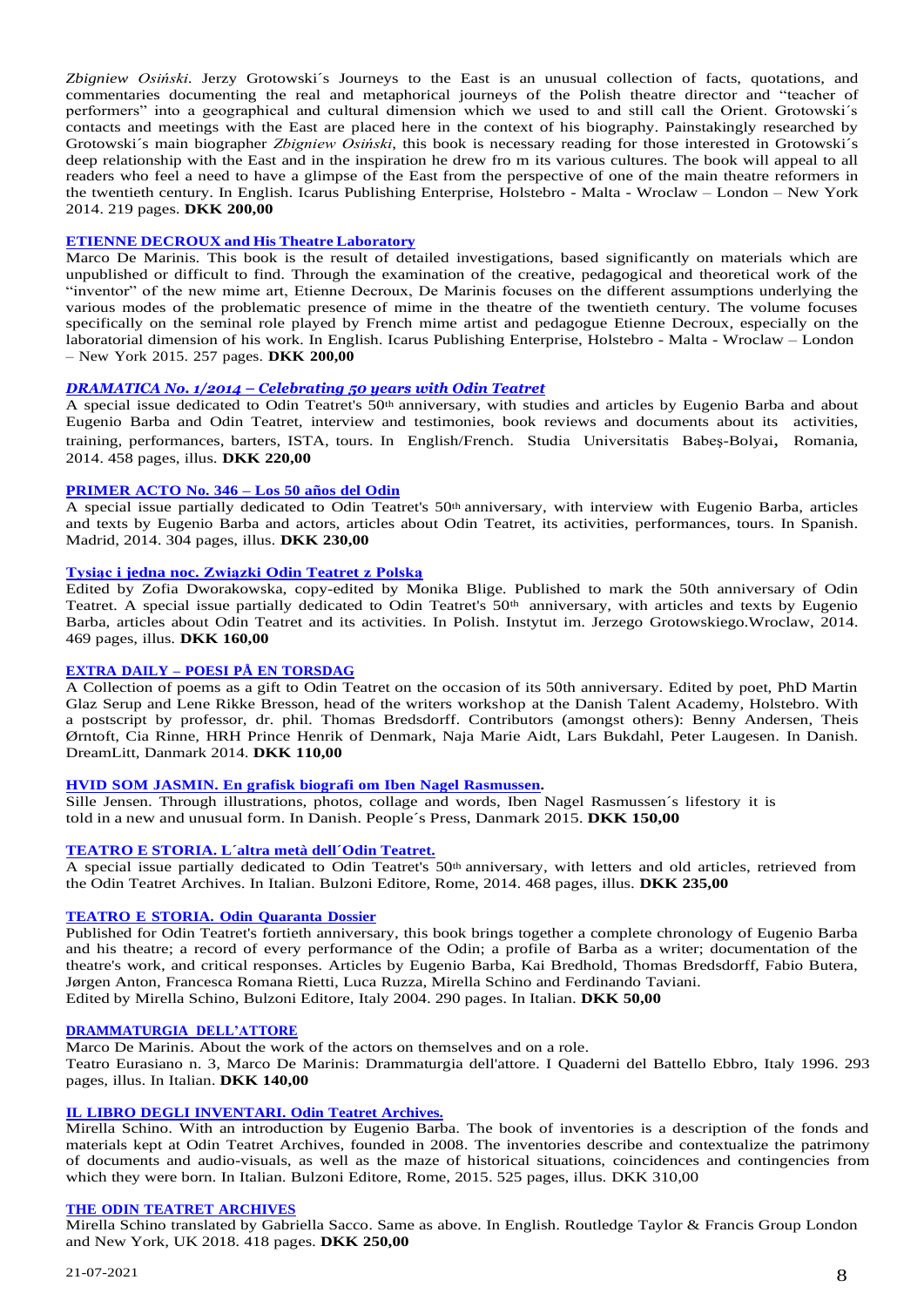### **SOM JEG SÅ [DEM…Menneskene](https://odinteatret.dk/shop/books/som-jeg-saa-dem-menneskene-i-mit-kamera-in-danish/) I mit kamera.**

Tommy Bay. From 2003 to 2016, portraits of theatre people met at Odin Teatret in Holstebro and at Teatret OM in Ringkøbing. In Danish. Vestjydske Kunstnere, Holstebro 2017. 137 pages. **DKK 198,00**

#### **[EUGENIO](https://odinteatret.dk/shop/books/eugenio-barba-in-english-pb/) BARBA**

Jane Turner. This is the first book of a series of introductory guides to the key theatre-makers of the last century. Each volume explains the background to and the work of one of the major influences on twentieth- and twentyfirst- century performance. The book combines an overview of Barba´s work and that of his company, Odin Teatret; exploration of his writings and ideas on theatre anthropology, and his unique contribution to contemporary performance research; in-depth analysis of the 2000 production of *Ego Faust*, performed at the International School of Theatre Anthropology; a practical guide to training exercises developed by Barba and the actors in the company. In English. Routledge Performance Pratictioners, Taylor and Francis Group, London and New York, 2019. 174 pages. **DKK 180,00**

# **ODINO NELLE TERRE DEL [RIMORSO.](https://odinteatret.dk/shop/books/odino-nelle-terre-del-rimorso-in-italian-with-dvd/) Eugenio Barba e l´Odin Teatret in Salento e Sardegna (1973-1975) +** DVD **"IN SEARCH OF [THEATRE"](https://odinteatret.dk/shop/books/odino-nelle-terre-del-rimorso-in-italian-with-dvd/)** and **"DRESSED IN WHITE"**

Vincenzo Santoro. With a preface by Eugenio Barba, photographs by Tony D'Urso and texts by Antonio D'Ostuni and Antonello Zanda. From 1973 to 1975, Eugenio Barba and Odin Teatret from Denmark travelled to Sardinia and Salento, with the intention of bringing theatre to "places with no theatre", in contact with a society without a theatrical tradition. It was during these long periods in Southern Italy that Odin Teatret developed the practice of "barters": a modality of social interaction with local inhabitants, who were predominantly peasants and shepherds. To them Odin Teatret's actors showed their work in exchange of the inhabitants traditional songs, music and dances. The book is reconstructed with the use of sources from that time, privileging the point of view of the protagonists. In Italian. Squilibri, Roma, 2017. 142 pages. **DKK 135,00**

# **DET FORANDREDE HOLSTEBRO. En forandrings- og [udviklingshistorie](https://odinteatret.dk/shop/books/det-forandrede-holstebro-in-danish/) om Holstebro 1945-2017**

The purpose with this book is to give a description of the positive change and development in Holstebro since the II World War until 2017. Just after the war Holstebro was a very quiet place with a very high unemployment. In 1953 the Jutland regiment was transferred to Holstebro and in 1958 the first regional development act was adopted, which meant that the state and municipalities could provide support to companies willing to establish themselves in one of the areas of development. In Holstebro, foresighted businessmen, politicians, officials and people understood how to grab and develop the positive opportunities. Therefore, the city council's commitment to culture and education became a crucial determinant brick of urban development and change. As a result, Holstebro appeares today as a versatile and active center in Northwest Jutland. In Danish. Hardernes Y´s Men´s Club, Holstebro (DK), 2017. 151 pages. **DKK 100,00**

# **A THEATRE [LABORATORY](https://odinteatret.dk/shop/books/a-theatre-laboratory-approach-to-pedagogy-and-creativity-in-english-hb/) APPROACH TO PEDAGOGY AND CREATIVITY. Odin Teatret and Group Learning.**

Tatiana Chemi. This book considers the pedagogy of the theatre laboratory, focusing on seminal theatre group Odin Teatret. It provides a detailed discussion of the historical background to theatre laboratories, including their conception, before moving on to specific examples of how the work at Odin Teatret crosscuts creativity, pedagogy, and research practices. The book draws on a range of insightful sources, including historical readings and previous literature, interviews with members of the theatre group, autoethnographic pieces, and personal experiences. Its unique narrative brings fresh insights into how to establish inquiry-based learning laboratories, in order to re-think higher education. It will be an invaluable resource for students and academics working on performance, creativity studies and pedagogy. In English. Palgrave Macmillan, Denmark 2018. 263 pages. **DKK 430,00**

#### **MOMENT AND [MOMENTUM.](https://odinteatret.dk/shop/books/moment-and-momentum-photography-and-remembrance-torgeir-wethal-in-english/) Photography and remembrance. Torgeir Wethal**

by Jan Rüsz with contribution by Eugenio Barba.

A book of photos in memory of Torgeir Wethal, the central person in the collaboration of the author and photographer Jan Rüsz with Odin Teatret for more than forty years, concerning photography, video and film, used for making the images of the performances. He writes: "With this selection of photographs, I want to remember Torgeir Wethal, and at the same time, pay my respects to the performances and to the development of the actors´ work as stage artists generated by Odin Teatret". In English. Odin Teatret Forlag, Denmark 2017. 111 pages. **DKK 175,00**

#### **[SERENDIPITETENS](https://odinteatret.dk/shop/books/serendipitetens-rum-odin-teatrets-laboratorium-in-danish/) RUM. ODIN TEATRETS LABORATORIUM**

Tatiana Chemi & Erik Exe Christoffersen.

Serendipity is an lucky coincidence, where one finds something different from what one seeks. For the Odin Theater serendipity is a special approach or method in the creative process. The theater's history can be seen as a tale of the random serendipity findings, forming a pattern both artistically, geographically, of research and as learning detours. In Danish. Forlaget KLIM, Denmark 2018. 288 pages, illus. **DKK 200,00**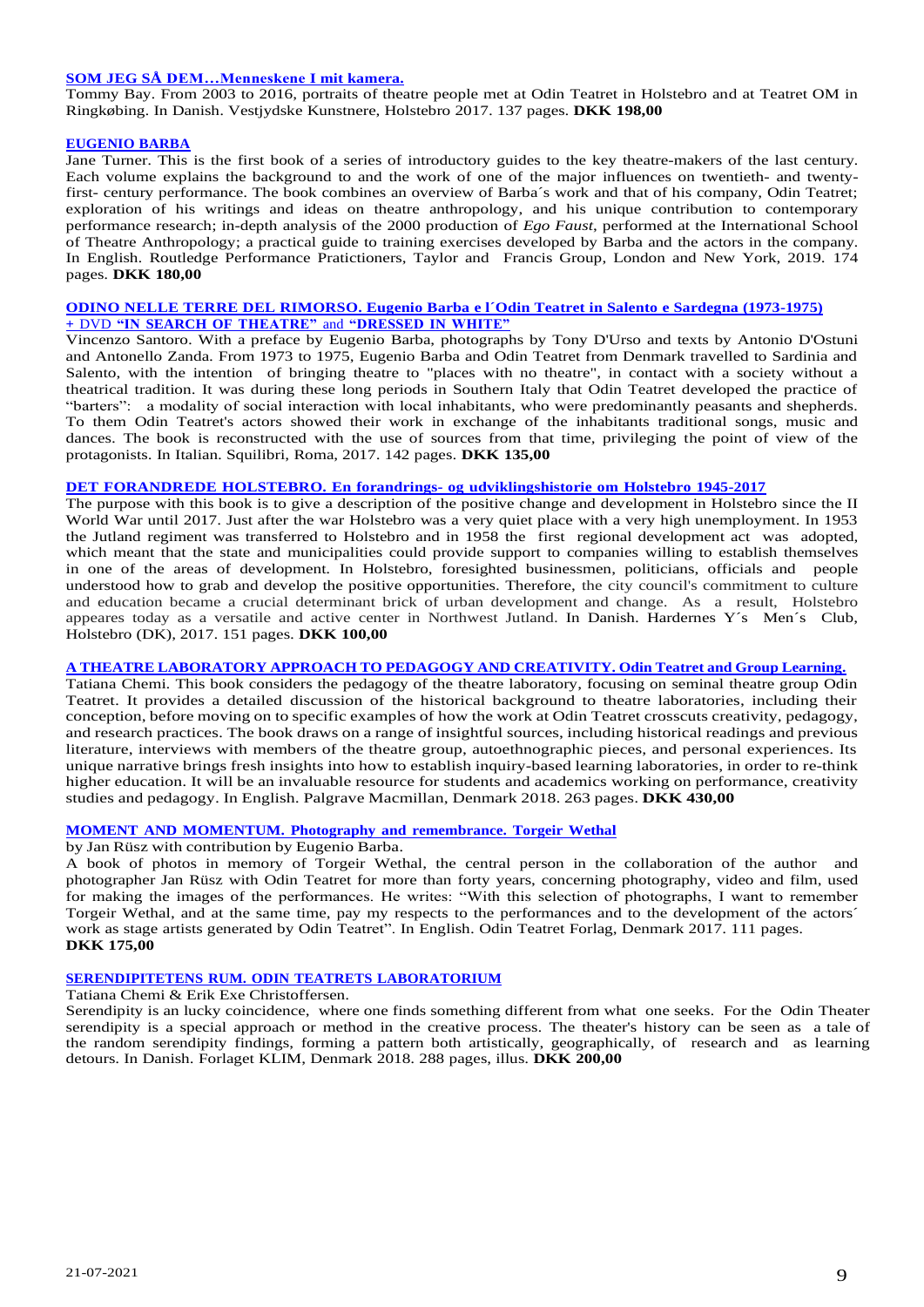# **AN INDRA´S WEB. The age of Appia, Craig, [Stanislavski,](https://odinteatret.dk/shop/books/an-indras-web-in-english/) Meyerhold, Copeau, Artaud**

Mirella Schino. To what extent a part of our culture? For centuries, theatre professionals inhabited a society apart. The twentieth century changed this but perhaps not in the way we have always thought it did. This book is about the theatre-makers who were chosen as models in the early twentieth century, as well as about their spectators. Although they never coalesced into a movement, the theatre masters created web that was instrumental to a unique transformation. This radical change was more than an aesthetic revolution or a completely new way of creating performances, and we are still grappling with its meaning. *An Indra´s Web* looks at this transformation from a new perspective, subverting the accepted hierarchy of arguments, and describes it in a way that both theatre experts and general readers can benefit from. It does this by drawing upon examples from novels, performances, journals, biographies, events, wars and revolutions. *An Indra´s Web* presents a history that cuts across many subjects, with one foot in theatre and the other in the outside world. In English. Icarus Publishing Enterprise, Holstebro - Malta - Wroclaw 2018. 364 pages. **DKK 210,00**

# **THE GREAT EUROPEAN STAGE DIRECTORS. [GROTOWSKI](https://odinteatret.dk/shop/books/the-great-european-stage-directors-vol-5-grotowski-barba-brook/) BROOK BARBA**

Edited by Paul Allain.

This volume provides a fresh assessment of the pioneering practices of theatre directors Jerzy Grotowski, Peter Brook and Eugenio Barba, whose work has challenged and extended ideas about what theatre is and does. Contributors demonstrate how each was instrumental in rethinking and reinventing theatre's possibilities: where it takes place - whether in theatres or beyond - and who the audience might then be, as well as how actors train and perform, highlighting the importance of the group and collaboration. The volume examines their role in establishing intercultural dialogues and practices, and the wider influence of this work on theatre. Consideration is also given to each director's documentation of their practice in print and film and the influence this has had on 21st-century performance.

In the volume: *The Tree of Performance Knowledge: Eugenio Barba*, by Annelis Kuhlmann and Adam J. Ledger. In English. Bloomsbury – Methuen Drama, Great Britain 2019. 246 pages. **DKK 200,00**

# **[L'ALBERO DELLA CONOSCENZA DELLO SPETTACOLO](https://odinteatret.dk/shop/books/eugenio-barba-lalbero-della-conoscenza-dello-spettacolo/)**

By Annelis Kuhlmann & Adam J. Ledger. Translated by Leonardo Mancini

Eugenio Barba. L'albero della conoscenza dello spettacolo offre un resoconto inedito sull'opera di Eugenio Barba. Assumendo lo spettacolo dell'Odin Teatret L'albero (2016) come punto di partenza, il libro spazia negli ambiti storico, immaginifico e pratico del lavoro di Barba.

Attraverso l'immagine dell'albero come metafora concettuale e spaziale, il volume offre una narrazione di prima mano su tematiche quali gli spettacoli di Barba, l'interculturalismo, il teatro di comunità, e introduce nuove aree d'indagine dal pensiero paradossale alla drammaturgia, dall'esilio all'eredità.

In questo modo, il libro disvela ambiti inediti della scrittura di Barba.

Kuhlmann e Ledger, grazie a una collaborazione insolita nel campo degli studi artistici, hanno concepito l'opera di Barba non tanto come un resoconto cronologico, quanto come una struttura organizzativa di tipo reticolare: forniscono così una trattazione contemporanea, coinvolgente e poetica, del paesaggio creativo di questo influente regista.

In Italian. Cue Press, Imola (Italy), 2021. 113 pages. **DKK 180,00**

# **Publications on ISTA - International School of Theatre Anthropology**

# **JTA 1 [\(Journal of Theatre Anthropology\)](https://odinteatret.dk/shop/books/jta-journal-of-theatre-anthropology-number-12021-the-origins-in-english/) - The Origins**

The first issue of JTA, "The Origins" (252 pages, 190 illustrations), features articles and studies translated into English or written in the original languages (Spanish and French), with a foreword by Eugenio Barba and an editorial by Julia Varley. Organized into five sections, Origins, Comments, Reflections and Discussions, Recurring Principles and News, the contributions range from early research on theatre anthropology to the reflections of scientists and theatre historians such as Peter Elsass, Patrice Pavis, Jean-Marie Pradier, Franco Ruffini, Nicola Savarese, Nando Taviani, Moriaki Watanabe, to testimonies of performers such as Katsuko Azuma, Ana Correa, Sanjukta Panigrahi, I Made Pasek Tempo, Julia Varley and others. In English. Mimesis Edizioni. Italy 2021. 253 pages, illus. **DKK 150,00**

# **L'ENERGIE QUI DANSE. Dictionnaire [d´Anthropologie](https://odinteatret.dk/shop/books/lenergie-qui-danse-dictionnaire-danthropologie-th%C3%A9%C3%A3trale-in-french-hb/) Théâtrale.**

L'art secret de l'acteur. Eugenio Barba and Nicola Savarese. New revised and changed edition of the previous book "Anatomie de l'acteur". The results of research into theatre anthropology at ISTA 1980 - 95. The book subtly juxtaposes the visual demonstrations of the performer's craft, from a wealth of Oriental and Occidental sources, to uncover knowledge of action in the heightened context of performance – from combat to religion and ritual. Whereas most Western research is concerned with naturalism a psychological realism in acting, the Dictionary focuses on the performer's arduous and eclectic craft. In French. L'entretemps, France 2008. 333 pages, illus. **DKK 390,00**

# **A DICTIONARY OF THEATRE [ANTHROPOLOGY.](https://odinteatret.dk/shop/books/a-dictionary-of-theatre-anthropology-the-secret-art-of-the-performer-in-english/) THE SECRET ART OF THE PERFORMER**

Eugenio Barba and Nicola Savarese. New revised and changed edition of the previous book. 2nd edition. In English. Routledge, London 2005. 320 pages. illus. **DKK 370,00**

# **L'ARTE SEGRETA [DELL'ATTORE.](https://odinteatret.dk/shop/books/larte-segreta-dellattore-un-dizionario-di-antropologia-teatrale-in-italian/) Un Dizionario di Antropologia Teatrale.**

Eugenio Barba and Nicola Savarese. New revised and changed edition of the previous book. In Italian. Edizioni di Pagina, Bari 2011. 319 pages, illus. **DKK 370,00**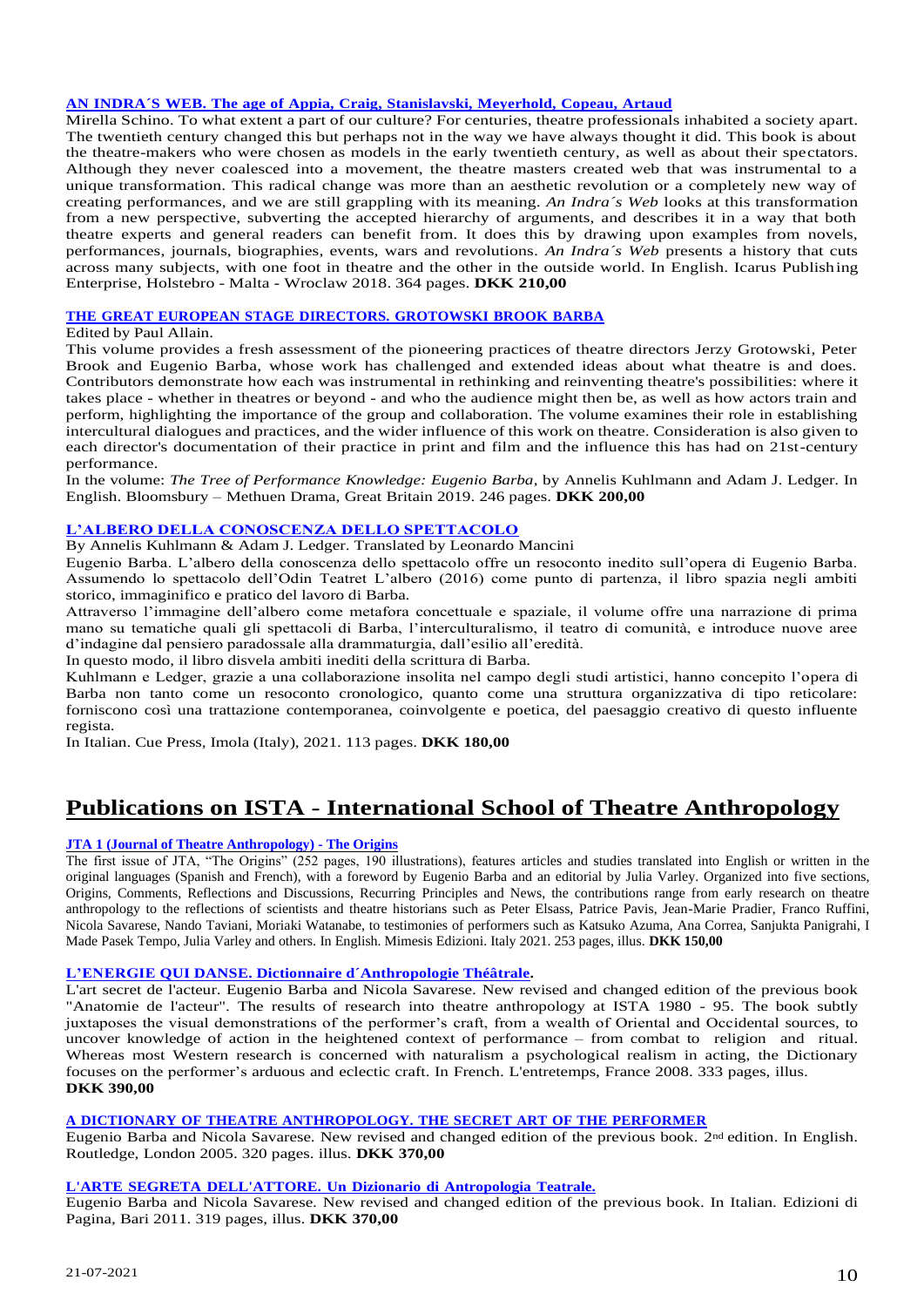#### **EL ARTE SECRETO DEL ACTOR. Diccionario de [Antropología](https://odinteatret.dk/shop/books/el-arte-secreto-del-actor-diccionario-de-antropolog%C3%ADa-teatral-in-spanish/) Teatral.**

Eugenio Barba and Nicola Savarese. Same as above. Artezblai Editorial, Bilbao 2012. 331 pages, illus. In Spanish. **DKK 370,00**

# **A ARTE SECRETA DO ATOR. Um Dicionário de [Antropologia](https://odinteatret.dk/shop/books/a-arte-secreta-do-ator-um-dicion%C3%A1rio-de-antropologia-teatral-in-portuguese/) Teatral.**

Eugenio Barba and Nicola Savarese. Same as above. In Portuguese, Editora E Realizacoes Ltda, São Paulo 2012. 336 pages, illus. **DKK 370,00**

**[劇場人類學辭典](https://odinteatret.dk/shop/books/a-dictionary-of-theatre-anthropology-the-secret-art-of-the-performer-in-chinese/)** (The Secret Art of the [Performer.](http://search.books.com.tw/exep/prod_search.php?cat=all&key=A%20Dictionary%20of%20Theatre%20Anthropology%20The%20Secret%20Art%20of%20the%20Performer) A Dictionary of Theatre Anthropology)

Eugenio Barba and Nicola Savarese. Same as above. In traditional Chinese, Lin Book Publishing Limited, Taipei ARTS/Taipei National University of the Arts, Taiwan 2012. 336 pages, illus. Order direct with publisher: /Taiper National University of the Arts, Taiw<br><http://www.books.com.tw/products/0010563129>

**[劇場人類學辭典](https://odinteatret.dk/shop/books/a-dictionary-of-theatre-anthropology-the-secret-art-of-the-performer-in-chinese/)** (The Secret Art of the [Performer.](http://search.books.com.tw/exep/prod_search.php?cat=all&key=A%20Dictionary%20of%20Theatre%20Anthropology%20The%20Secret%20Art%20of%20the%20Performer) A Dictionary of Theatre Anthropology) Eugenio Barba and Nicola Savarese. Same as above. In traditional Chinese, Lin Book Publishing Limited, Taipei ARTS/Taipei National University of the Arts, Taiwan, <sup>2</sup>nd edition 2014. <sup>319</sup> pages, illus. **DKK 370,00**

#### *arta secretǎ a actorului. Dicționar de [antropologie](https://odinteatret.dk/shop/books/arta-secret%C4%83-actorului-dictionar-de-antropologie-teatral%C4%83-in-romanian/) teatral[ǎ](https://odinteatret.dk/shop/books/arta-secret%C4%83-actorului-dictionar-de-antropologie-teatral%C4%83-in-romanian/)*

Eugenio Barba and Nicola Savarese. Same as above. In Romanian. Humanitas, Teatrul Național "Radu Stanca", Sibiu-Romania, 2012. 360 pages, illus. **DKK 370,00**

# *Η μυστική τέχνη του ηθοποιού. Αρχεσ θεατρικησ [ανθρωπολογιασ](https://odinteatret.dk/shop/books/a-dictionary-of-theatre-anthropology-the-secret-art-of-the-performer-in-greek/)*

(The Secret Art of the [Performer.](http://search.books.com.tw/exep/prod_search.php?cat=all&key=A%20Dictionary%20of%20Theatre%20Anthropology%20The%20Secret%20Art%20of%20the%20Performer) A Dictionary of Theatre Anthropology) Eugenio Barba and Nicola Savarese. Same as above. In Greek, Ed. Koan, Athens 2008. 360 pages, illus. **DKK 370,00**

#### *Словарь Театральной [Антропологии.](https://odinteatret.dk/shop/books/a-dictionary-of-theatre-anthropology-the-secret-art-of-the-performer-in-russian/) Taйhoe иcкycctbo иcпoлhиteля*

(The Secret Art of the [Performer.](http://search.books.com.tw/exep/prod_search.php?cat=all&key=A%20Dictionary%20of%20Theatre%20Anthropology%20The%20Secret%20Art%20of%20the%20Performer) A Dictionary of Theatre Anthropology) Eugenio Barba and Nicola Savarese. Same as above. In Russian. Publisher: Артист. Режиссер. Театр, Moskow 2010. 318 pages, illus.. **DKK 370,00**

# **Oyuncunun Gizli Sanatı. Tiyatro [Antropolojisi](https://odinteatret.dk/shop/books/oyuncunun-gizli-sanat%C4%B1-tiyatro-antropolojisi-soezlue%C4%9Fue-in-turkish/) Sözlüğü.**

Eugenio Barba and Nicola Savarese. Same as above. In Turkish. İstanbul Bilgi Üniversitesi Yayınları, Istanbul (Turkey) 2017. 350 pages, illus. **DKK 370,00**

### **[MASCARA](https://odinteatret.dk/shop/books/mascara-no-19-20-in-spanish-mexico/) NO. 19-20**

A special issue about Odin Teatret's 30<sup>th</sup> anniversary with texts about its activities, training, performances, barters, ISTA and its tours to Latin America. In Spanish. Escenologia, Mexico City 1995. 224 pages, illus. **DKK 135,00**

# **A [TRADIÇÃO](https://odinteatret.dk/shop/books/a-tradi%C3%A7%C3%A3o-da-ista-in-portuguese/) DA ISTA**

Edited by Rina Skeel. A record of all essential information about the first 8 ISTA sessions from 1980 to 1994. In Portuguese. FILO/Universidade Estadual de Londrina, Londrina 1994. 164 pages, illus. **DKK 190,00**

# **[FLAMBOYANT](https://odinteatret.dk/shop/books/flamboyant-no-3-in-german/) No. 3**

Eugenio Barba, Ferdinando Taviani, Kirsten Hastrup, Julia Varley, and Peter Simhandl. Articles about ISTA. In German. Studio 7, Germany 1996. 101 pages, illus. **DKK 45,00**

#### **THE [PERFORMERS'](https://odinteatret.dk/shop/books/the-performers-village-english/) VILLAGE**

Edited by Kirsten Hastrup. An introduction to ISTA. In this volume, the villagers seek to present the times as much as the theories of ISTA. In English. Drama, Denmark, 1996. 223 pages, illus. **DKK 130,00**

### **THINKING WITH THE [FEET/PENSARE](https://odinteatret.dk/shop/books/thinking-with-the-feetpensare-con-i-piedi/) CON I PIEDI.**

**Actor´s techniques and theatre [anthropology/Tecniche](https://odinteatret.dk/shop/books/thinking-with-the-feetpensare-con-i-piedi/) di attore e antropologia teatrale**

By Vicki Ann Cremona, Francesco Galli, Julia Varley with contributions by Eugenio Barba, Chiara Crupi. At its foundation in 1980, ISTA, International School of Theatre Anthropology, was defined a "school" by Eugenio Barba since its purpose was to explain the principles of a new discipline: theatre anthropology. In the course of 36 years and fifteen sessions, ISTA´s western and Asian teachers and the combination of various professions have created a temporary yet periodic milieu which shares questions and research.

In English and Italian. Odin Teatrets Forlag, Denmark, 2017. 259 pages, illus. **DKK 190,00**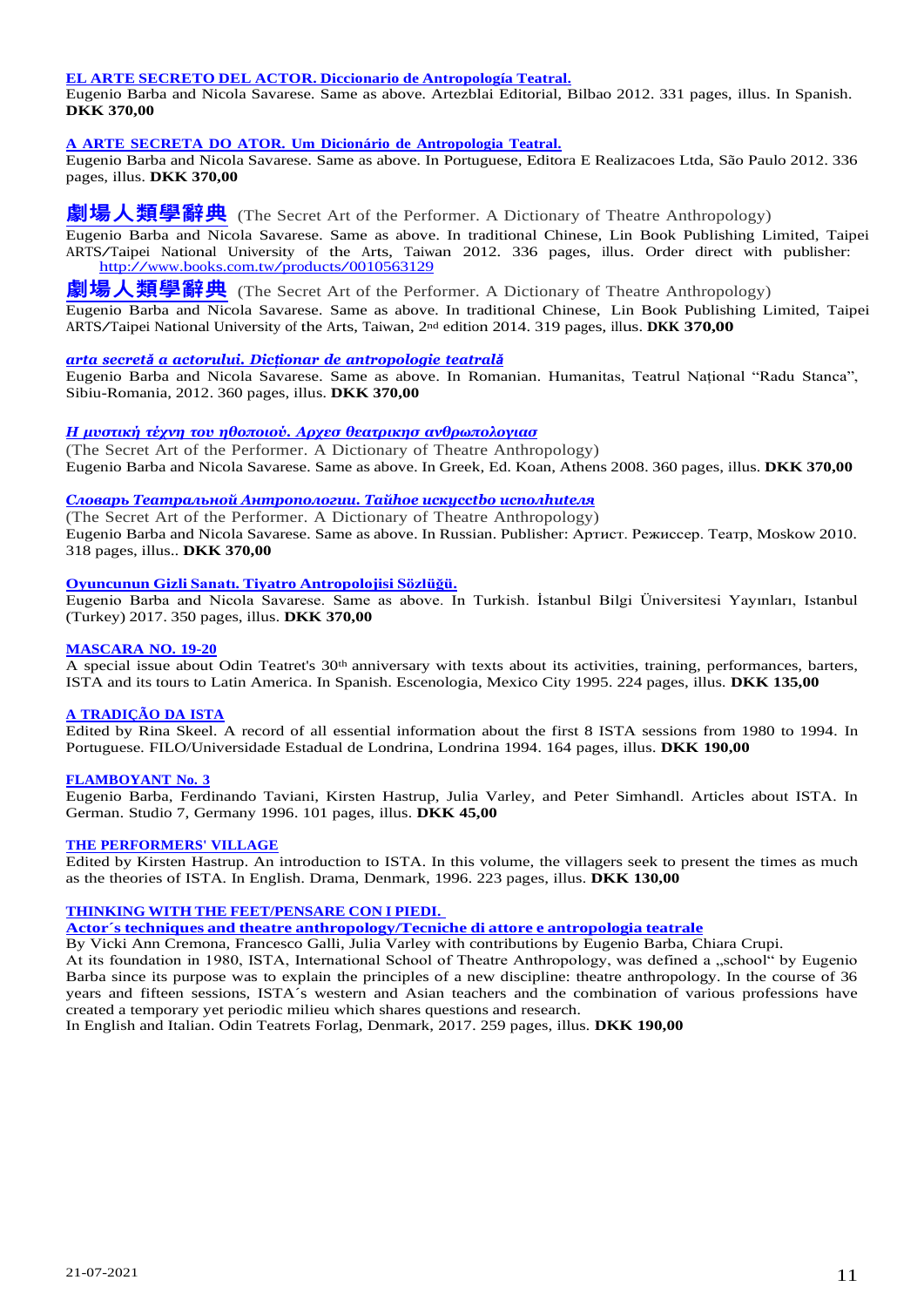# **The Open Page – the Annual Journal of The Magdalena Project**

# **THE OPEN PAGE 4 - [Theatre-Women-Trespass](https://odinteatret.dk/shop/books/the-open-page-4-theatre-women-trespass-english/)**

Edited by Geddy Aniksdal, Maggie Gale, and Julia Varley. The 1999 issue of the annual journal of The Magdalena Project consists articles about Trespass: intrude, transgress, invade, infringe, usurp, displease… Crossing Borders: physical, geographical, psychological, of genre, of tradition… In English. Odin Teatrets Forlag, Holstebro 1999. 128 pages, illus. **DKK 90,00**

# **THE OPEN PAGE 5 - [Theatre-Women-Generation](https://odinteatret.dk/shop/books/the-open-page-5-theatre-women-generation-english/)**

Edited by Geddy Aniksdal, Maggie Gale, and Julia Varley. This issue consists of more than 30 articles about generation. - A *generation* learns and teaches… *generation* of scenic material and performances… one *generation* confronts another. In English. Odin Teatrets Forlag, Holstebro 2000. 158 pages, illus. **DKK 90,00**

# **THE OPEN PAGE 6 - [Theatre-Women-Text](https://odinteatret.dk/shop/books/the-open-page-6-theatre-women-text-english/)**

Edited by Geddy Aniksdal, Maggie Gale and Julia Varley. The 2001 issue of the annual journal of The Magdalena Project. Text as a journey from an imposed silence to a powerful silence. In English. Odin Teatrets Forlag, Holstebro 2001. 136 pages, illus. **DKK 90,00**

# **THE OPEN PAGE 7 - [Theatre-Women-Travel](https://odinteatret.dk/shop/books/the-open-page-7-theatre-women-travel-english/)**

Edited by Gilly Adams, Geddy Aniksdal, Maggie Gale and Julia Varley The 2002 issue of the annual journal of The Magdalena Project. Lives on tour and professional, cultural and personal identities defined by encountering that which is different. In English. Odin Teatrets Forlag, Holstebro 2002. 160 pages, illus. **DKK 90,00**

# **THE OPEN PAGE 8 - [Theatre-Women-Character](https://odinteatret.dk/shop/books/the-open-page-8-theatre-women-character-in-english/)**

Edited by Gilly Adams, Geddy Aniksdal, Maggie Gale and Julia Varley. The 2003 issue of the annual journal of The Magdalena Project. The relationship between the theatrical character and the person, between the artefact and the artist, between the performer's identity and the assumed identity. In English. Odin Teatrets Forlag, Holstebro 2003. 162 pages, illus. **DKK 90,00**

# **THE OPEN PAGE 9 - [Theatre-Women-Struggle](https://odinteatret.dk/shop/books/the-open-page-9-theatre-women-struggle-in-english/)**

Edited by Gilly Adams, Geddy Aniksdal, Maria Ficara, Maggie Gale, and Julia Varley. The 2004 issue of the annual journal of The Magdalena Project. This issue of *The Open Page* exudes a general attitude of determination, optimism, authority, energy and strength, pointing towards an understanding of struggle as being a the very heart of our theatre work as women, be it social, political, cultural, personal or professional. In English. Odin Teatrets Forlag, Holstebro 2004. 177 pages, illus. **DKK 90,00**

# **THE OPEN PAGE 10 - [Theatre-Women-Milestones](https://odinteatret.dk/shop/books/the-open-page-10-theatre-women-milestones-in-english/)**

Edited by Gilly Adams, Geddy Aniksdal, Maria Ficara, Maggie Gale, and Julia Varley. The 2005 issue of the annual journal of The Magdalena Project. Milestones are an integral part of a continuing process, events or experiences which take on a particular meaning only because they are part of a whole life project. The articles of the 10th issue of *The Open Page* explore the theme of milestones as marks in a horizontal landscape rather than a vertical one, and recurring images of water, peoples, landmarks and necklaces remind us of the importance of details and the everyday dimension when women and theatre are combined. In English. Odin Teatrets Forlag, Holstebro 2005. 172 pages, illus. **DKK 90,00**

# **THE OPEN PAGE 11 - [Women-Theatre-Practice](https://odinteatret.dk/shop/books/the-open-page-11-women-theatre-practice-in-english/)**

Edited by Gilly Adams, Geddy Aniksdal, Maria Ficara, Maggie Gale, and Julia Varley. The 2006 issue of the annual journal of The Magdalena Project. With this issue, *The Open Page* has achieved a milestone, a tangible and solid manifestation of women's work in theatre with the longest and greatest number of articles collected in one issue since 1994. In English. Odin Teatrets Forlag, Holstebro 2006. 218 pages, illus. **DKK 90,00**

# **THE OPEN PAGE 12 - [Women-Theatre-Song](https://odinteatret.dk/shop/books/the-open-page-12-theatre-women-song-in-english/)**

Edited by Gilly Adams, Geddy Aniksdal, Maria Ficara, Maggie Gale, and Julia Varley. The 2007 issue of the annual journal of The Magdalena Project contains articles which speak of songs which accompany, inspire and reveal a sense of our work of women in theatre: an emotion-filled flowing tide that reaches out to people in other continents and eras. In English, with CD. Odin Teatrets Forlag, Holstebro 2007.112 pages, illus. **DKK 90,00**

# **THE OPEN PAGE 13 – [Women-Theatre-Letters](https://odinteatret.dk/shop/books/the-open-page-13-theatre-women-letters-in-english/)**

Edited by Gilly Adams, Geddy Aniksdal, Maggie Gale, and Julia Varley. The 2008 issue of the annual journal of the Magdalena Project includes articles on letters that compose words and meanings that become part of books, anthropologies and biographies, but that also speak for themselves to reveal their own secrets. In English. Odin Teatrets Forlag, Holstebro 2008. 148 pages, illus. **DKK 90,00**

# **THE WAY OF [MAGDALENA](https://odinteatret.dk/shop/books/the-way-of-magdalena-in-english/)**

Chris Fry. Chronicles the main activities of the first decade of The Magdalena Project, examines the work of the founder and artistic director Jill Greenhalgh and offers a useful perspective to readers wishing to find out more about the early years of this still growing international network of women in contemporary theatre. In English. The Open Page Publications, Holstebro 2007. 284 pages, illus. **DKK 135,00**